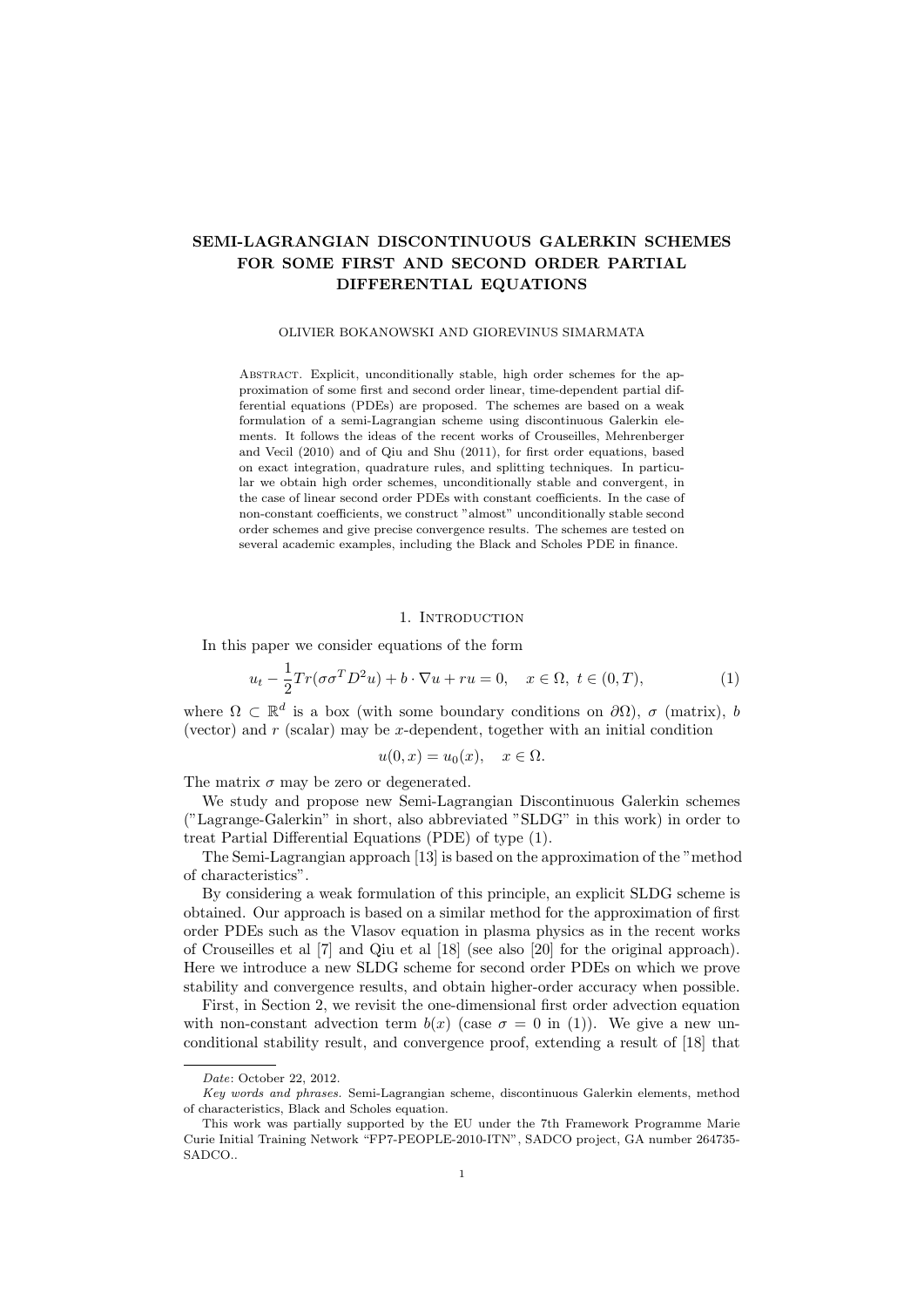was obtained for the case of a constant advection term. The unconditional stability property can be interesting when compared to a standard DG approach where small enough CFL condition (and a small enough time step) must in general be considered for stability [6]. We also show how to combine the scheme with higher-order splitting techniques in order to treat two-dimensional (or more) first order PDEs.

Based on the operator construction for first order advection and splitting techniques, we then introduce new schemes for linear second order PDEs of type (1), in the form of explicit high order SLDG schemes (see Section 3). These schemes are based on the idea of Menaldi [16] (see also Camilli et al. [5], and Debrabant et al [9] for general SL schemes). In particular, for second order PDEs with constant coefficients, we propose explicit and unconditionally stable schemes, which can be of any order in space and up to third order in time (higher order can be obtained [3]). In the case of non-constant coefficients, we construct a scheme that is second order in space (using time step and mesh step of the same order), stable and convergent under a weak CFL condition (of the form  $\Delta x^4 \leq \lambda \Delta t$  for some constant  $\lambda$ , where  $\Delta t$  and  $\Delta x$  denote the time and mesh steps).

High-order schemes for stochastic differential equations also exists [15, 8], that could be adapted to our context, but our basic constructions seem new.

The advantage of the proposed schemes is that they combine the DG framework which allows, in principle, high-order spatial accuracy, the potential of degree adaptivity, together with unconditional stability properties in the  $L^2$  norm from the weak semi-Lagrangian formulation of the scheme.

We show the relevance of our approach on several academic numerical examples in one and two dimensions (using Cartesian meshes), including also the Black and Scholes PDE in mathematical Finance (see Section 4).

Altough the present setting concerns linear PDEs, we think the estimates and ideas proposed here could be useful to analyse similar semi-Lagrangian schemes in non linear settings. Ongoing works concern the obtention of higher order schemes for second order PDEs [3], as well as extensions to nonlinear PDEs arising from deterministic control [4] or from stochastic control.

## 2. Advection equation

We first consider the Semi-Lagrangian Discontinuous Galerkin scheme (SLDG for short) for the following one-dimensional first-order PDEs, as in [7]

$$
\begin{cases} v_t + b(x)v_x = 0, & (t, x) \in (0, T) \times \Omega \\ v(0, x) = v_0(x), & x \in \Omega \end{cases}
$$
 (2)

where  $\Omega = (x_{min}, x_{max})$ , together with periodic boundary conditions on  $\Omega$ .

2.1. Constant drift coefficient, and notations. We consider here the case when b is a constant:

$$
b(x) = b, \quad x \in \Omega.
$$

The methods of characteristics gives that  $v(t, x)$ , the solution of (2), is constant along the characteristics  $(t \to v(t, x + bt)$  is constant). Let  $N \in \mathbb{N}, N \ge 1, \Delta t = \frac{T}{N}$ a time step and  $t_n = n\Delta t$ . Let  $v^n(x) := v(t_n, x)$ . We have in particular

$$
\begin{cases} v^{n+1}(x) = v^n(x - b\Delta t), & n = 0, ..., N - 1, \ x \in \Omega \\ v^0(x) = v_0(x) \end{cases}
$$
 (3)

Now, we define a space discretization that is considered uniform for simplification of presentation. Let  $\Delta x = \frac{x_{max}-x_{min}}{M}$  for some integer  $M \ge 1$ ,  $x_{i-\frac{1}{2}} := x_{min} + i\Delta x$ ,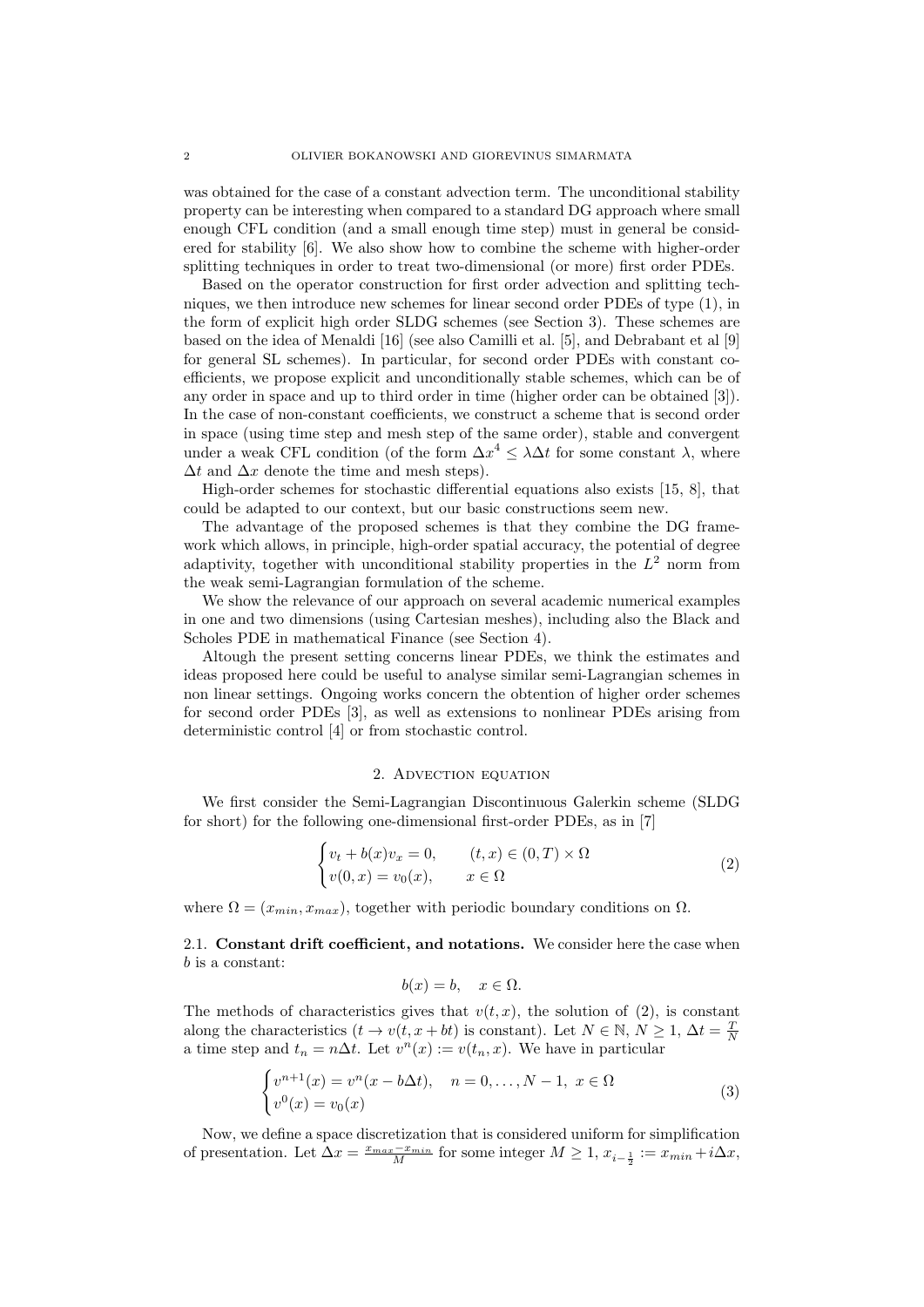$\forall i = 0, ..., M$ , and  $I_i := (x_{i-\frac{1}{2}}, x_{i+\frac{1}{2}})$ . Let  $k \in \mathbb{N}$ . We define  $V_k$  as the space of discontinuous-Galerkin elements on  $\Omega$  with polynomials of degree k, that is:

$$
V_k = \{ v \in L^2(\Omega, \mathbb{R}) : v|_{I_i} \in P_k, \forall i = 0, ..., M - 1 \}
$$
 (4)

whereas  $P_k$  denotes the set of polynomials of degree at most k.

In the classical Semi-Lagrangian approach, looking for  $u<sup>n</sup>(x)$ , an approximation of  $v(t_n, x)$ , a first "direct" iterative scheme for (3) would be

$$
u^{n+1}(x_i) = [u^n](x_i - b\Delta t)
$$
\n(5)

where  $[u^n](x)$  denotes some interpolation of the function  $u^n$  at point x. We could take for instance a set of  $k+1$  values  $(x_{\alpha}^i)_{\alpha=0,\ldots,k}$  in each interval  $I_i$ , and define the new polynomial  $u^{n+1}$  such that  $u^{n+1}(x_\alpha^i) = [u^n](x_\alpha^i - b\Delta t)$  for all  $\alpha = 0, \ldots, k$ . However, given the discontinuities between the intervals  $I_i$ , this may lead to instabilities in the scheme ([18]). For instance, taking  $x^i_\alpha$  to be the Gauss quadrature points on each interval  $I_i$  is in general unstable, see Appendix A (see also [17]).

Here we consider exact Lagrange-Galerkin approach by considering the weak form of (3): for  $n = 0, \ldots, N - 1$ , find  $u^{n+1} \in V_k$  such that

$$
\int_{\Omega} u^{n+1}(x)\varphi(x)dx = \int_{\Omega} u^n(x - b\Delta t)\varphi(x)dx, \quad \forall \varphi \in V_k
$$
\n(6)

and for  $n = 0$ , find  $u^0 \in V_k$  such that:

$$
\int_{\Omega} u^{0}(x)\varphi(x)dx = \int_{\Omega} v_{0}(x)\varphi(x)dx, \quad \forall \varphi \in V_{k}.
$$
\n(7)

In the case of a constant coefficient b, the new function  $u^{n+1}$  (as well as  $u^0$ ) can be computed by solving exactly (6) (resp. (7)).

Otherwise, if  $b(x)$  is not a constant, a precise EDO integration for the characteristics and a quadrature rule can be used [17].

The weak form  $(6)$  gives the stability of the scheme in the  $L^2$  norm. Indeed, taking  $\varphi = u^{n+1}$  in (6) we get

$$
||u^{n+1}||_2^2 = (u^n(\cdot - b\Delta t), u^{n+1}) \le ||u^n(\cdot - b\Delta t)||_2 ||u^{n+1}||_2,
$$

where  $\|\cdot\|_2$  denotes the  $L^2$  norm on  $\Omega$  and  $(., .)$  is the associated scalar product. Then, by the periodic boundary condition,  $||u^n(\cdot - b\Delta t)||_2 = ||u^n||_2$  and therefore

$$
||u^{n+1}||_2 \le ||u^n||_2. \tag{8}
$$

This proof works only for b constant, however.

For any  $w \in L^2$ , we denote its projection on  $V_k$  by  $\Pi w$ , corresponding to the unique element of  $V_k$  such that

$$
||w - \Pi w||_2 = \inf_{f \in V_k} ||w - f||_2.
$$
\n(9)

**Remark 2.1.** The function  $u^{n+1}$  defined by (6) corresponds to the projection of the function  $x \to u^n(x - b\Delta t)$  on the space  $V_k$ :

$$
u^{n+1} = \Pi(u^n(\cdot - b\Delta t)),
$$

and, in the same way, we have  $u^0 = \Pi v_0$ .

From now on, we rewrite the scheme (6), corresponding to a constant advection term b, in the following abstract form :

$$
u^{n+1} = \mathcal{T}_{b\Delta t}(u^n).
$$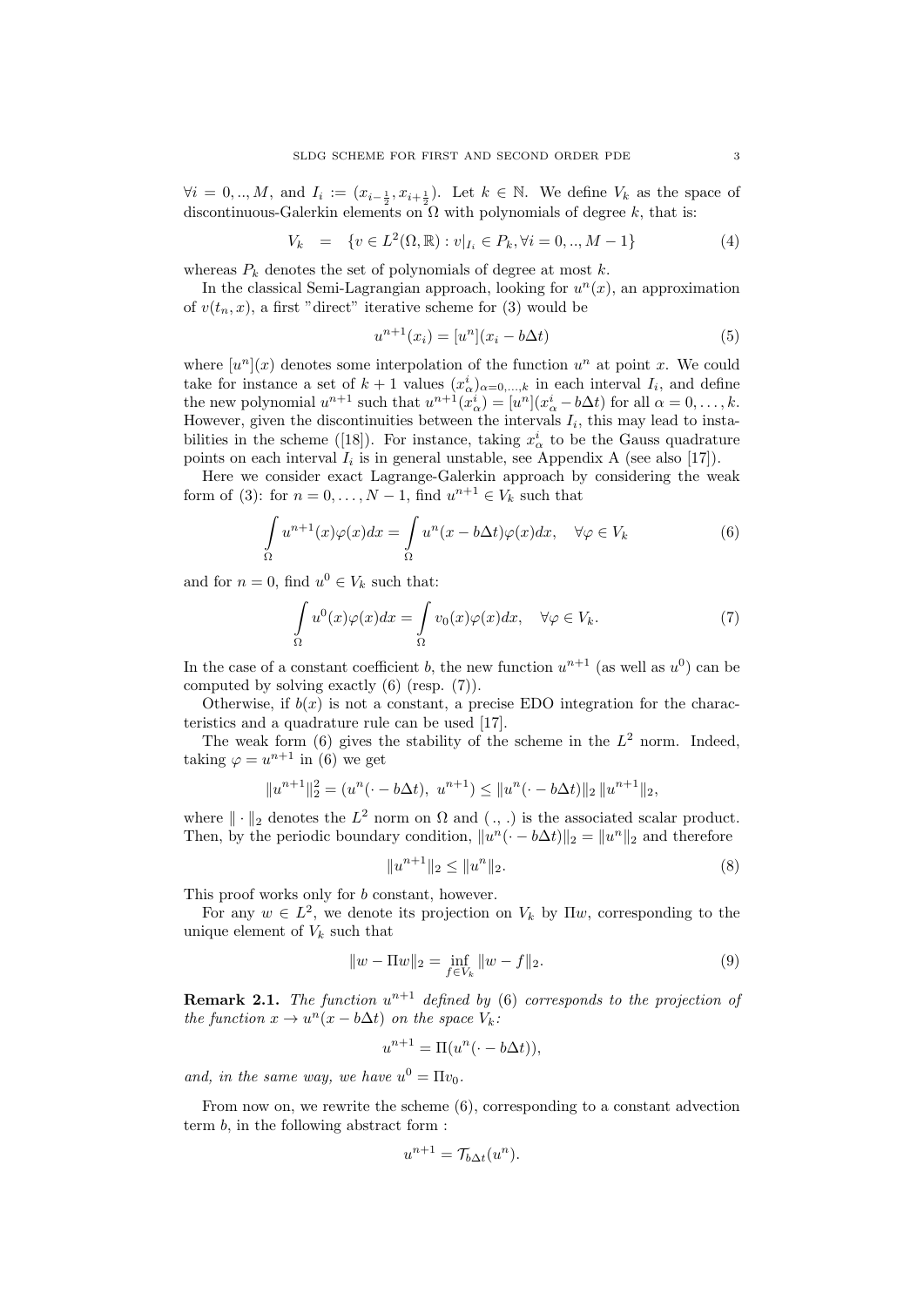Now, we recall how the scheme can be exactly implemented, as in [7]. Let  ${x<sub>\alpha</sub>}_{\alpha=0,...,k}$  be the set of Gauss points in the interval (-1, 1), with its corresponding weights  $\{w_{\alpha}\}_{{\alpha}=0,\dots,k}$   $(w_{\alpha}>0)$ , such that:

$$
\forall p \in P_{2k+1}, \quad \int_{-1}^{1} p(x)dx = \sum_{\alpha=0}^{k} w_{\alpha}p(x_{\alpha}). \tag{10}
$$

In particular, we get on the interval  $I_i$ ,

$$
\forall p \in P_{2k+1}, \quad \int_{x_{i-\frac{1}{2}}}^{x_{i+\frac{1}{2}}} p(x)dx = \sum_{\alpha=0}^{k} w_{\alpha}^{i} p(x_{\alpha}^{i}), \tag{11}
$$

where  $x^i_\alpha := x_i + x_\alpha \Delta x \equiv x_{i-\frac{1}{2}} + \frac{1}{2}(1+x_\alpha)\Delta x$  and  $w^i_\alpha := \frac{\Delta x}{2}w_\alpha$ .

From each set of Gauss points  $\{x_{\alpha}^{i}\}_{\alpha=0,..,k}$  in  $I_{i}$ , we can associate the corresponding Lagrange polynomials (dual basis)  $\{\varphi^i_\alpha\}_{\alpha=0,\dots,k}$  defined by

$$
\varphi_{\alpha}^{i}(x) := 1_{I_{i}}(x) \prod_{\substack{0 \le \beta \le k \\ \beta \ne \alpha}} \frac{x - x_{\beta}}{x_{\alpha} - x_{\beta}}.
$$
\n(12)

For any  $u^n \in V_k$ , there exists coefficients  $(u^n_{\alpha,i})_{\alpha=0,..,k}^{i=0,..,M-1} \in \mathbb{R}$  such that:

$$
u^{n}(x) = \sum_{i=0}^{M-1} \sum_{\alpha=0}^{k} u^{n}_{\alpha,i} \varphi_{\alpha}^{i}(x).
$$
 (13)

In particular, the left-hand side of (6) for  $\varphi = \varphi^i_\alpha$  becomes

$$
\int_{\Omega} u^{n+1}(x)\varphi_{\alpha}^{i}(x)dx = \int_{I_{i}} u^{n+1}(x)\varphi_{\alpha}^{i}(x)dx = u_{\alpha,i}^{n+1}w_{\alpha}^{i}.
$$

Then, due to the discontinuities of  $u^n$ , an exact integration of the right-hand side of (6) is obtained by separating the integral into several parts. Considering the case of constant b, we will have in general two regular parts. On each part, the Gaussian quadrature rule with  $k + 1$  points is applied and is exact for integrating  $x \to u^{n}(x - b\Delta t)\varphi_{\alpha}^{i}(x)$  since it is a polynomial of degree at most  $2k$  (see [7]).

2.2. Error estimate for constant drift coefficient. We first recall a simple estimate for the  $L^2$  projection on  $V_k$ .

**Lemma 2.1** (Projection error). Let  $k \geq 0$  and  $\ell \leq k$ . If  $w \in C^{\ell+1}$ , then

$$
||w - \Pi w||_{L^2} \le |\Omega|^{1/2} C_{\ell}(w) \Delta x^{\ell+1}
$$

where  $C_{\ell}(w) := \frac{1}{2^{\ell+1}(\ell+1)!} ||w^{(\ell+1)}||_{\infty}$ .

*Proof.* Let us write  $w = P + R$  where P is the element of  $V_k$  corresponding, on each interval  $I_i$ , to the Taylor expansion of w centered at  $x_i$  and of degree  $\ell$ . We have  $||w - \Pi w||_{L^2} \le ||w - P||_{L^2} = ||R||_{L^2} \le |\Omega|^{1/2} ||R||_{L^{\infty}}$ . By the definition of R and usual Taylor estimates, we have  $||R||_{L^{\infty}} \leq C_{\ell} \Delta x^{\ell+1}$ .

Let  $v^n(x) := v(t_n, x)$  where v denotes the exact solution of (2). Using the  $L^2$ stability of the projection, it is straigthforward to show that  $||u^{n+1} - \Pi v^{n+1}||_{L^2} =$  $\|\Pi(u^n(\cdot - b\Delta t) - v^n(\cdot - b\Delta t)\|_{L^2} \leq \|u^n - v^n\|_{L^2}$ , therefore we have

$$
||u^{n+1} - v^{n+1}||_{L^2} \le ||u^n - v^n||_{L^2} + ||v^{n+1} - \Pi v^{n+1}||_{L^2}.
$$

By using Lemma 2.1, this leads to the following known convergence result [18].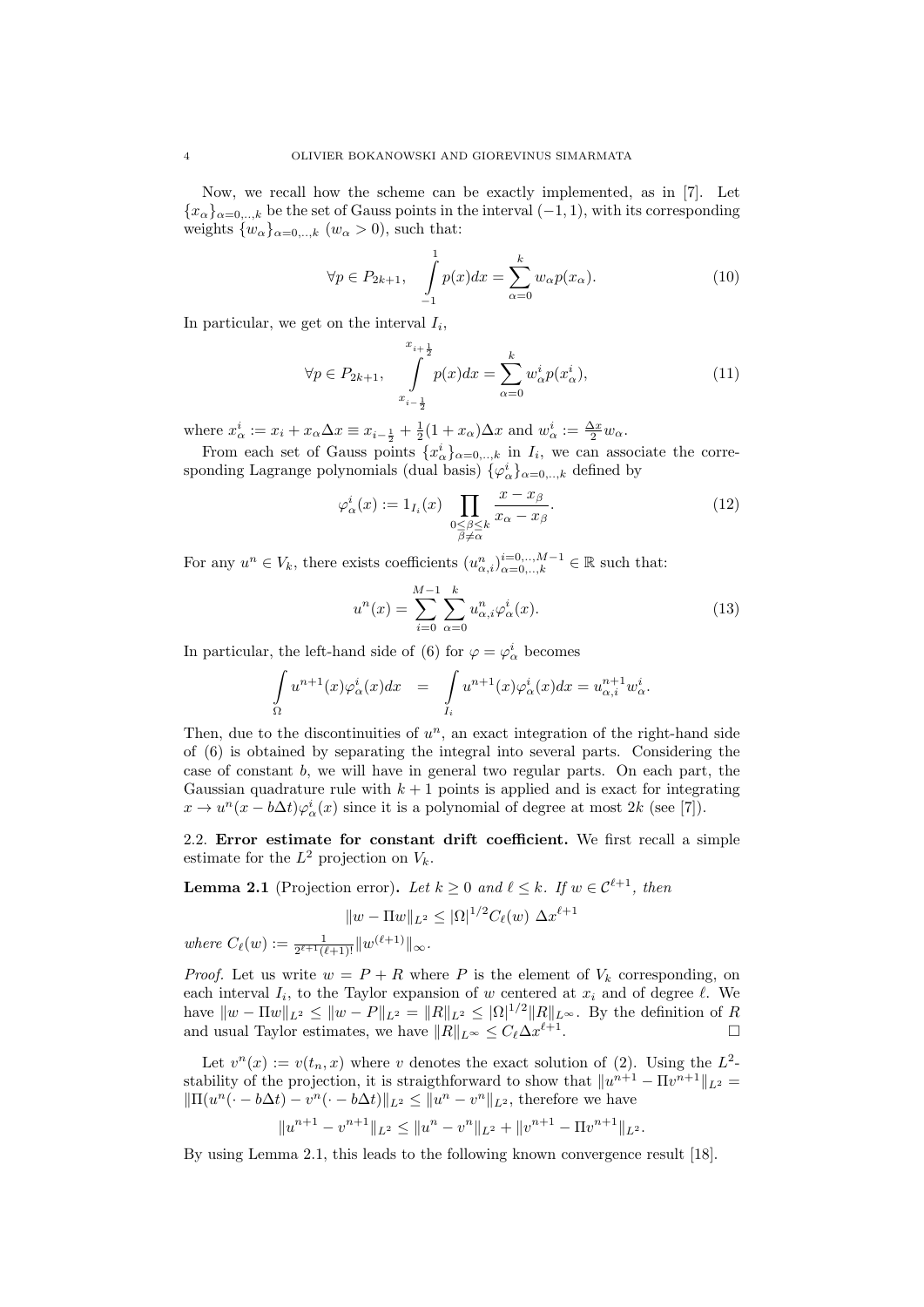**Theorem 2.1.** Let  $k \geq 0$  and b be a constant. Assume the initial condition  $v_0$  is 1-periodic and in  $\mathcal{C}^{k+1}$ . The following estimate holds:

$$
||u^n - v^n||_{L^2} \le ||u^0 - v^0||_{L^2} + CT\frac{\Delta x^{k+1}}{\Delta t}, \quad \forall n \le N,
$$
\n(14)

where the constant C depends only of  $|\Omega|$  and k.

**Remark 2.2.** By taking  $\Delta t = \Delta x$  this leads to an error estimate in  $O(\Delta x^k)$ . However the examples (such as in Example 1) will show a numerical behavior in  $O(\Delta x^{k+1})$  (as already remarked also in [18]). We still do not understand this gap.

2.3. Nonconstant drift coefficient  $b(x)$ . In order to simplify the presentation and the proofs, without loss of generality, we can assume here that  $\Omega = (0, 1)$  and that b is a 1-periodic function.

We denote  $y = y_x$  as the solution of the differential equation

$$
\begin{cases}\n\dot{y}(t) = b(y(t)), \quad t \in \mathbb{R} \\
y(0) = x\n\end{cases}
$$
\n(15)

where we assume that  $b(\cdot)$  is at least Lipschitz continuous. The solution of (2) satisfies

$$
v(t_{n+1},x) = v(t_n, y_x(-\Delta t)).
$$

Hence, a scheme definition should be:  $\forall n = 0, ..., N - 1$ , find  $u^{n+1} \in V_k$  such that

$$
\int_{\Omega} u^{n+1}(x)\varphi(x)dx = \int_{\Omega} u^n(y_x(-\Delta t))\varphi(x)dx, \quad \forall \varphi \in V_k,
$$
\n(16)

or, equivalently,  $u^{n+1} = \mathcal{T}_{b\Delta t}u^n$  where

$$
\mathcal{T}_{b\Delta t}u := \Pi(u(y.(-\Delta t))).
$$

However, the computing procedure for the R.H.S. can no more be exact, because  $x \to u^{n}(y_x(-\Delta t))$  is no more a piecewise polynomial.

Following [18], we consider the scheme where the R.H.S. of (16) is approximated by the Gaussian quadrature rule on each sub-interval where  $u^{n}(y_{x}(-\Delta t))$  is a regular function.

More precisely, for a given mesh cell  $I_i$  and for a polynomial  $\varphi \in V_k$ , we first consider the points  $(x_{i,q})_{1 \leq q \leq p_i}$  (in finite number) of the interval  $(x_{i-\frac{1}{2}}, x_{i+\frac{1}{2}})$ , such that for  $1 \le q \le p_i$ ,  $y_{x_{i,q}}(-\Delta t) = x_{\ell_{i,q}-\frac{1}{2}}$  for some  $\ell_{i,q} \in \mathbb{Z}$ , and  $x_{i,0} := x_{i-\frac{1}{2}}$ ,  $x_{i,p_i+1} := x_{i+\frac{1}{2}}$ . Then we apply the Gaussian quadrature rule on each interval  $J_{i,q} = (x_{i,q}, x_{i,q+1})$  and obtain the following quadrature rule:

$$
\int_{I_i} u^n(y_x(-\Delta t))\varphi(x)dx = \sum_{q=0}^{p_i} \int_{x_{i,q}}^{x_{i,q+1}} u^n(y_x(-\Delta t))\varphi(x)dx \qquad (17)
$$

$$
\simeq \sum_{q=0}^{p_i} \sum_{\alpha=0}^k \tilde{w}_{q,\alpha}^i u^n(y_{\tilde{x}_{q,\alpha}^i}(-\Delta t)) \varphi(\tilde{x}_{q,\alpha}^i), \qquad (18)
$$

with  $\tilde{w}_{q,\alpha}^i := \frac{w_\alpha}{2}(x_{i,q+1} - x_{i,q})$  and  $\tilde{x}_{q,\alpha}^i := x_{i,q} + \frac{1}{2}(1 + x_\alpha)(x_{i,q+1} - x_{i,q}) \equiv$  $\frac{x_{i,q}+x_{i,q+1}}{2}+x_{\alpha}(\frac{x_{i,q+1}-x_{i,q}}{2}).$ 

Scheme definition :  $u^{n+1}$  is the unique element of  $V_k$  satisfying for all  $\varphi \in V_k$ ,

$$
\int_{\Omega} u^{n+1}(x)\varphi(x)dx = \sum_{i=0}^{M-1} \sum_{q=0}^{p_i} \sum_{\alpha=0}^{k} \tilde{w}_{q,\alpha}^i u^n \big( y_{\tilde{x}_{q,\alpha}^i}(-\Delta t) \big) \varphi(\tilde{x}_{q,\alpha}^i). \tag{19}
$$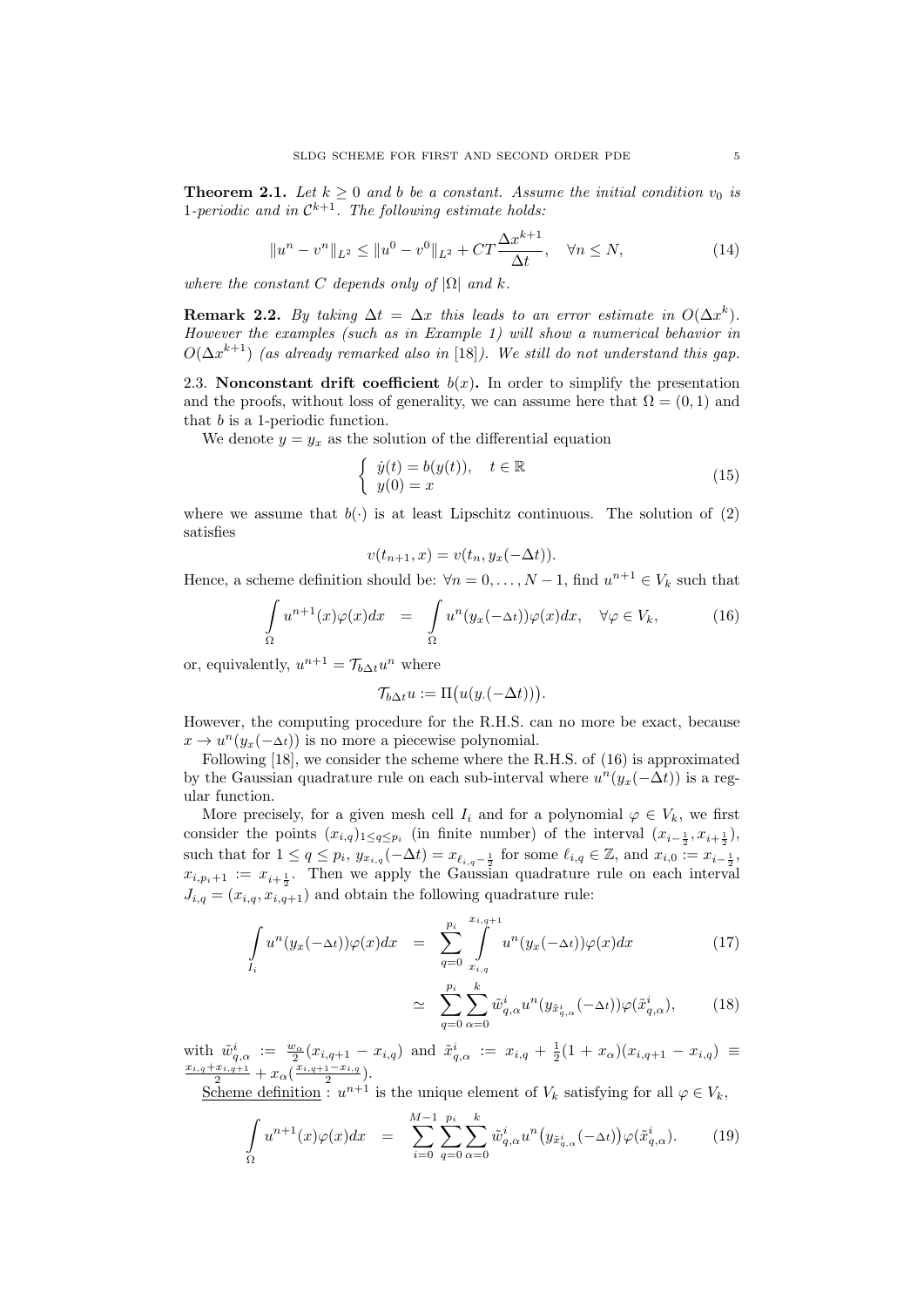The scheme is made explicit by using formula (19) on each  $\varphi = \varphi_{\beta}^{j}$ . We extend also the definition of the operator  $\mathcal{T}_{b\Delta t}$ , by  $\widetilde{\mathcal{T}}_{b\Delta t}$  such that

$$
u^{n+1} = \widetilde{\mathcal{T}}_{b\Delta t} u^n.
$$

Definition 1. For further analysis, let us introduce the following scalar product on  $V_k$  (where the index "G" stands for the use of the Gaussian quadrature rule):

$$
(a,b)_G := \sum_{i=0}^{M-1} \sum_{q=0}^{p_i} \sum_{\alpha=0}^k \tilde{w}_{q,\alpha}^i \ a(\tilde{x}_{q,\alpha}^i) \ b(\tilde{x}_{q,\alpha}^i). \tag{20}
$$

In particular the scheme is equivalently defined by

$$
(u^{n+1}, \varphi) = (u^n(y.(-\Delta t)), \varphi)_G, \ \ \forall \varphi \in V_k.
$$

For  $u \in V_k$ , we shall need the following approximation result, which controls the error between the desired formula (16) and the implementable scheme (19).

**Proposition 2.1.** Let  $k \geq 0$  and let b be of class  $C^{2k+2}$  and 1-periodic. (i) For all  $u \in V_k$ ,

$$
\left| (u(y.(-\Delta t)), \varphi)_{G} - (u(y.(-\Delta t)), \varphi) \right| \leq C \Delta t \Delta x^{2} ||u||_{L^{2}} ||\varphi||_{L^{2}}, \quad \forall \varphi \in V_{k}.
$$

where  $C \geq 0$  is a constant. In particular, we have, in the  $L^2$ -norm:

$$
\widetilde{\mathcal{T}}_{b\Delta t}u^n \equiv u^{n+1} = \mathcal{T}_{b\Delta t}u^n + O(\Delta t \Delta x^2 ||u^n||_{L^2}), \quad \forall n \ge 0.
$$
\n<sup>(21)</sup>

(*ii*) For all  $u \in V_k$ , for any  $\psi$  in  $\mathcal{C}^{k+1}$ , 1-periodic,

$$
\left| (u(y.(-\Delta t)) - \psi(y.(-\Delta t)), \varphi)_G - (u(y.(-\Delta t)) - \psi(y.(-\Delta t)), \varphi) \right|
$$
  

$$
\leq C \Delta t \Delta x^2 \|u - \psi\|_{L^2} \|\varphi\|_{L^2} + C M_{k+1}(\psi) \Delta x^{k+1} \|\varphi\|_{L^2}, \quad \forall \varphi \in V_k, \quad (22)
$$

where  $C > 0$  is a constant which depends only of k, and

$$
M_p(\psi) := \max_{0 \le r \le p} \|\psi^{(r)}\|_{L^\infty}.
$$
 (23)

(iii) For any regular  $\psi \in C^{k+1}$ , for any  $\varphi \in V_k$ ,

$$
(\psi, \varphi)_G = (\psi, \varphi) + O(M_{k+1}(\psi) \Delta x^{k+1} ||\varphi||_{L^2}).
$$
\n(24)

(iv) Furthermore,  $\exists C \geq 0$ , for any  $\psi \in \mathcal{C}^{k+1}$ , 1-periodic,

$$
\|\widetilde{\mathcal{T}}_{b\Delta t}\psi - \mathcal{T}_{b\Delta t}\psi\|_{L^2} \le CM_{k+1}(\psi)\Delta x^{k+1}.\tag{25}
$$

**Remark 2.3.** Some assumptions can be weakened, for instance  $(i)$  and  $(ii)$  are still valid using that  $b^{(2k+1)}$  is in  $L^{\infty}$ , then in the error bounds (21) and (22) the  $\Delta t \Delta x^2$  term should be replaced by a  $\Delta t \Delta x$ . However these bound will be used in Section 3 and the form (21) and (22) is preferred. Also, it is possible to prove that the error term in  $O(M_{k+1}(\psi) \Delta x^{k+1})$  in (ii), (iii) and (iv) can be improved to  $O(M_{2k+1}(\psi) \Delta x^{k+2})$  provided that  $\psi \in C^{2k+1}$ .

2.4. **Proof of Proposition 2.1.** Notice that the estimates of  $(i)$  and  $(iii)$  are a consequence of (ii) (either by choosing  $\psi \equiv 0$  to obtain (i), or by choosing  $\Delta t \equiv 0$ and  $u \equiv 0$  to obtain (*iii*)). Then (*iv*) is deduced from (*iii*) when applied to the regular function  $\psi_1(x) := \psi(u_x(-\Delta t)).$ 

The plan is first to prove  $(i)$ , and then to generalize to  $(ii)$ . Precise estimates for the  $2k + 2$  derivative of  $x \to u(y_x(-\Delta t))$  will be needed in order to estimate the error when using Gaussian quadrature formula. In the following, we first bound the derivatives of  $x \rightarrow y_x(-t)$ .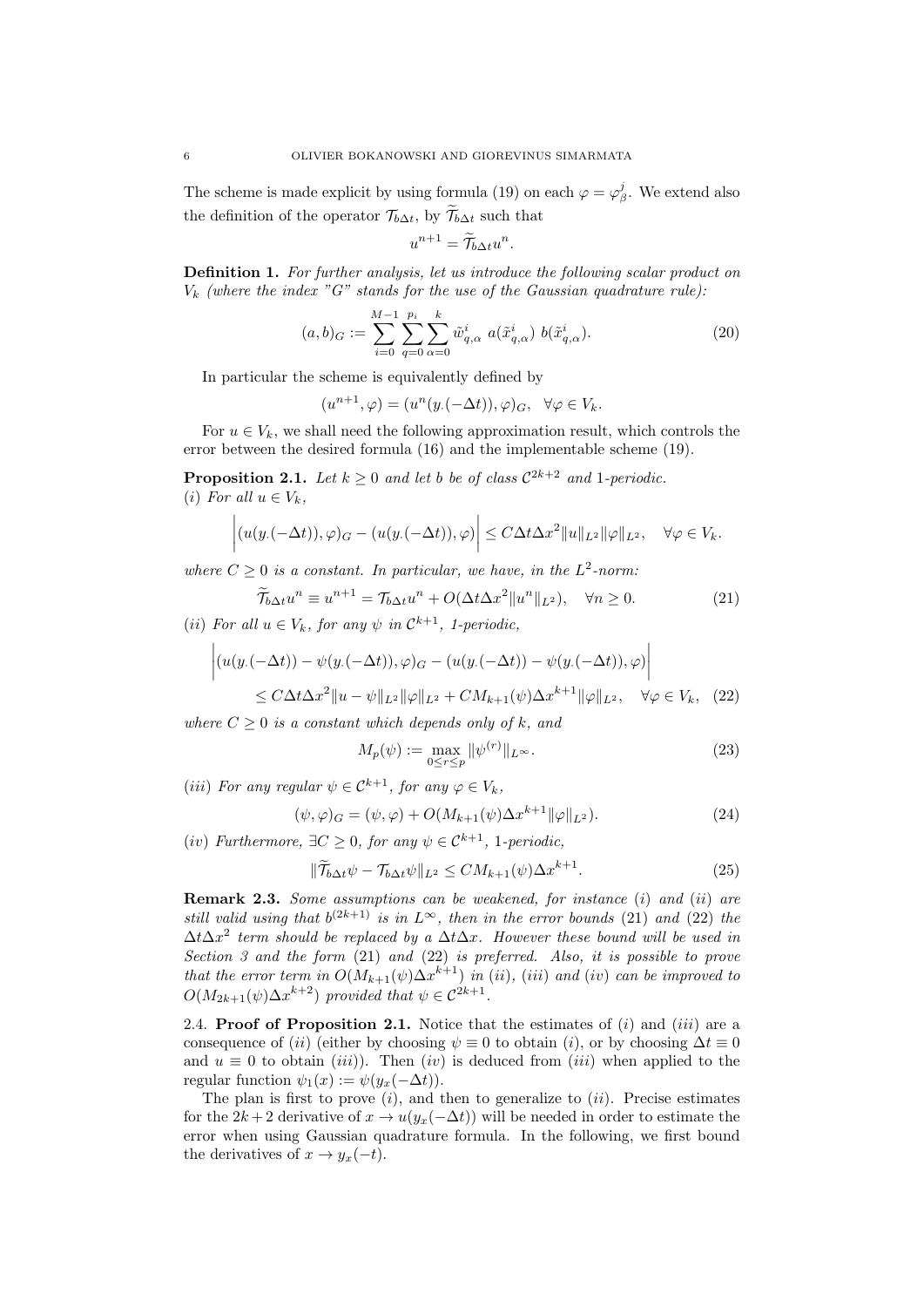**Lemma 2.2.** Assume that  $b \in \mathcal{C}^k$ , 1-periodic, for some  $k \geq 1$ , and let  $t \in \mathbb{R}$ . Then  $x \to y \equiv y_x(-t)$  is of class  $\mathcal{C}^k$ , 1-periodic, and

$$
\begin{cases} \|y\|_{L^{\infty}} \leq C, & \|\frac{\partial}{\partial x}y\|_{L^{\infty}} \leq C, \\ \text{and, if } k \geq 2, & \|\frac{\partial^{q}}{\partial x^{q}}y\|_{L^{\infty}} \leq C|t|, & \forall q \in [2, \dots, k], \end{cases} (26)
$$

for some constant C.

*Proof.* We consider  $y$  as a function of the time  $t$  and of  $x$ . We can assume that  $|t| \leq C_0 = 1$  to obtain the bounds (since y is 1-periodic). We denote  $y^{(k)} \equiv \frac{\partial^k}{\partial x^k} y$ the  $k$ -th derivative of  $y$  with respect to  $x$ .

If  $k = 1$  and  $b \in \mathcal{C}^1$ , then  $\frac{\partial}{\partial t} \frac{\partial}{\partial x} y = b'(y) \frac{\partial}{\partial x} y$  and  $\frac{\partial}{\partial x} y(0) = 1$ , therefore  $|\frac{\partial}{\partial x} y(t)| =$  $\exp\left(\int_0^t b'(y(s))ds\right) \leq e^{C_0||b'||_{\infty}}$  and is bounded.

For  $k \geq 2$ , we have

$$
\frac{\partial}{\partial t} y^{(k)} = (b'(y)y^{(1)})^{(k-1)} \n= b'(y)y^{(k)} + \sum_{\ell=1}^{k-1} C_{k-1}^{\ell} (b'(y))^{(\ell)} y^{(k-\ell)}.
$$

Then, for  $b \in \mathcal{C}^k$ , all the spatial derivatives  $y^{(\ell)}$  are bounded for  $\ell \leq k - 1$ ,  $|t| \leq C_0$ and  $x \in [0,1]$ . Therefore, for  $\ell = 1, \ldots, k$ , all the terms  $(b'(y))^{(\ell)}$  and  $y^{(k-\ell)}$  are bounded and the function  $f := \sum_{\ell=1}^{k-1} C_{k-1}^{\ell}(b'(y))^{(\ell)} y^{(k-\ell)}$  is bounded independently of  $|t| \leq C_0$  and of x, by some constant C. By using the formula

$$
y^{(k)}(t) = e^{\int_0^t b'(y(s))ds} y^{(k)}(0) + \int_0^t e^{\int_s^t b'(y(\theta))d\theta} f(s)ds,
$$

the fact that  $y^{(k)}(0) = 0$  for  $k \geq 2$  and  $|e^{\int_s^t b'(y(\theta)) d\theta} f(s)| \leq Ce^{C_0 ||b'||_{\infty}},$  we conclude to  $|y^{(k)}(t)| \leq Ce^{C_0||b}$  $\mathbb{Z}^{\prime\parallel\infty}|t|.$ 

**Lemma 2.3.** Assume  $q \geq k+1$ , and  $u \in V_k$ . On any interval J where u is regular,

$$
\|\frac{d^q}{dx^q}(u(y))\|_{L^{\infty}(J)} \le C\Delta t \sum_{p=1}^k \|u^{(p)}\|_{L^{\infty}(y(J))}.
$$

*Proof.* We first recall an expression for the  $q$ -th derivative of the composite function  $u(y)$ , also known as "Faà di Bruno's formula" [12, 1] :

$$
\frac{1}{q!} \frac{d^q}{dx^q} (u(y(x))) = \sum_{p=1}^k u^{(p)}(y(x)) \Biggl( \sum_{(\alpha_j), \ \sum_j \alpha_j = p, \ \sum_j j \alpha_j = q} \frac{(y^{(1)}/1!)^{\alpha_1} \cdots (y^{(q)}/q!)^{\alpha_q}}{\alpha_1! \cdots \alpha_q!} \Biggr). (27)
$$

Here the sum is limited to  $p \leq k$  (instead of  $p \leq q$ ) since  $u \in V_k$ .

Therefore, together with Lemma 2.2, we obtain the bound

 $\mathbf{r}$ 

$$
\|\frac{d^q}{dx^q}(u(y))\|_{L^{\infty}(J)} \le C \sum_{p=1}^k \|u^{(p)}\|_{L^{\infty}(y(J))} \bigg(\sum_{(\alpha_j), \sum_{j=1}^q \alpha_j = p, \sum_{j=1}^q j\alpha_j = q} \Delta t^{\alpha_2 + \dots + \alpha_q}\bigg)
$$

The case when  $\alpha_2 = \cdots = \alpha_q = 0$  happens only if  $\alpha_1 = p = q$ . Since  $q \geq k+1$ , and  $p \leq k$ , this case never occurs. Therefore the power of  $\Delta t$  is at least 1, which concludes the proof.

*Proof of Proposition 2.1(i):* Let  $\varepsilon$  be the error term, defined by

$$
\varepsilon:=\int_0^1 u(y_x(-\Delta t))\varphi(x)dx-\sum_{i=0}^{M-1}\sum_{q=0}^{p_i}\sum_{\alpha=0}^k \tilde{w}_{q,\alpha}^i u(y_{\tilde{x}_{q,\alpha}^i}(-\Delta t))\varphi(\tilde{x}_{q,\alpha}^i).
$$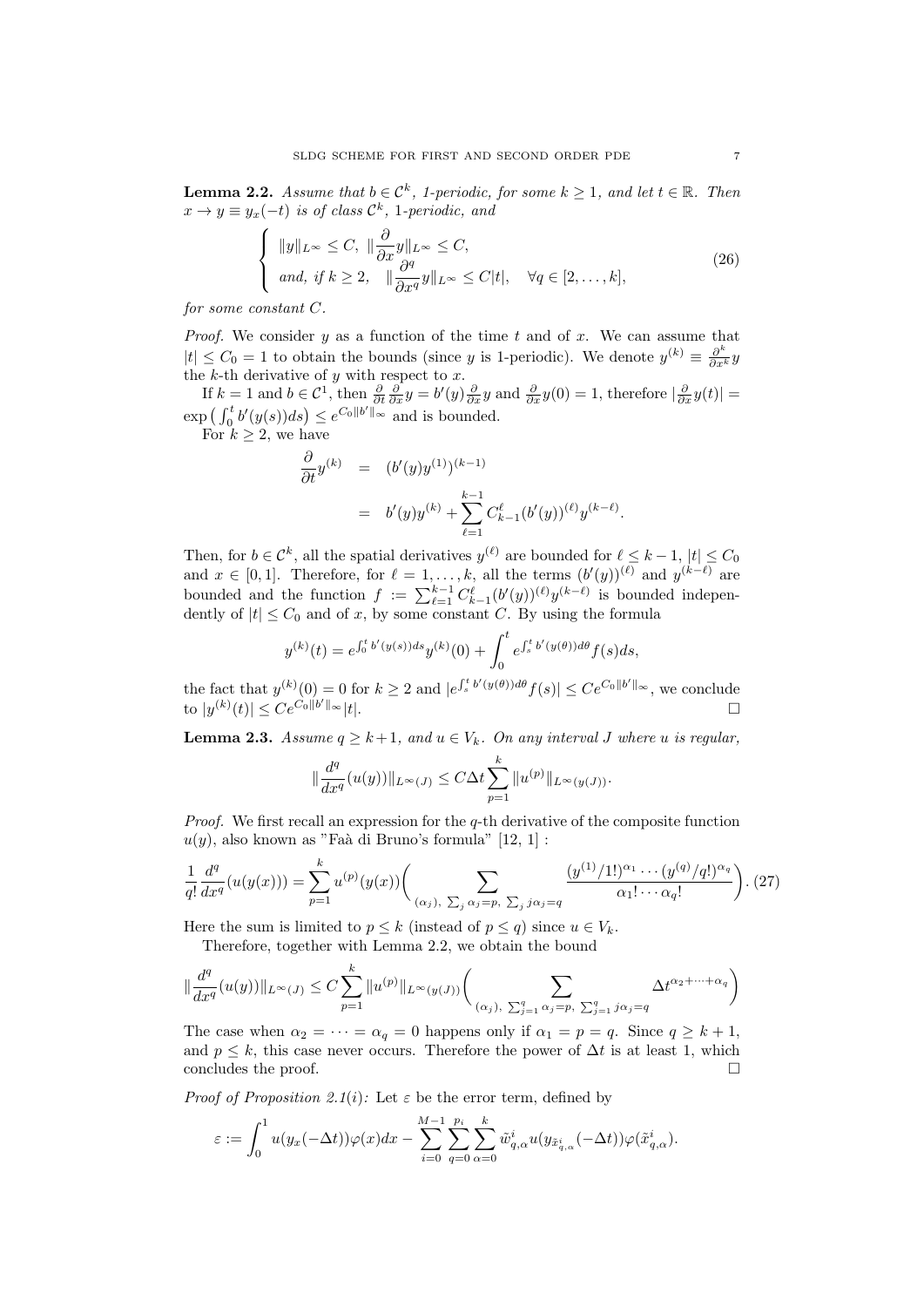We have  $\varepsilon = \sum_i \sum_{q=0}^{p_i} \varepsilon_{i,q}$  where

$$
\varepsilon_{i,q} := \int_{J_{i,q}} u\big(y_x(-\Delta t)\big)\varphi(x)\,dx - \sum_{\alpha=0}^k \tilde{w}_{q,\alpha}^i u\big(y_{\tilde{x}_{q,\alpha}^i}(-\Delta t)\big)\varphi(\tilde{x}_{q,\alpha}^i) \tag{28}
$$

and with  $J_{i,q} := (x_{i,q}, x_{i,q+1}).$ 

Let  $u(y)$  be the function  $x \to u(y_x(-\Delta t))$ . Since  $u(y)$  is  $C^{2k+2}$  regular on  $J_{i,q}$  for each fixed  $i, q \in [0, \ldots, p_i]$ , and that the R.H.S. of (28) corresponds to the Gaussian quadrature rule on  $J_{i,q}$ , we have in particular

$$
|\varepsilon_{i,q}| \le C\Delta x_{i,q}^{2k+3} \, ||[u(y)\varphi]^{(2k+2)}||_{L^{\infty}(J_{i,q})},
$$

where  $\Delta x_{i,q} := x_{i,q+1} - x_{i,q}$ .

On the other hand, since  $\varphi \in V_k$ ,

$$
\| [u(y)\varphi]^{(2k+2)} \|_{L^{\infty}(J_{i,q})} \leq C \sum_{r=0}^{k} \| \varphi^{(r)} \|_{L^{\infty}(J_{i,q})} \| [u(y)]^{(2k+2-r)} \|_{L^{\infty}(J_{i,q})}.
$$

For all  $r \in [0, \ldots, k]$  we have  $2k+2-r \geq k+2 \geq k+1$ , hence we can use Lemma 2.3 and obtain the bound

$$
\| [u(y)\varphi]^{(2k+2)} \|_{L^{\infty}(J_{i,q})} \leq C \Big( \sum_{r=0}^{k} \| \varphi^{(r)} \|_{L^{\infty}(J_{i,q})} \Big) \Delta t \Big( \sum_{p=1}^{k} \| u^{(p)} \|_{L^{\infty}(y(J_{i,q}))} \Big).
$$

In particular,

$$
\sum_{i,q} |\varepsilon_{i,q}| \le C \sum_{r=0}^k \sum_{p=1}^k \sum_{i} \sum_{q=0}^{p_i} \Delta t \Delta x_{i,q}^{2k+3} ||\varphi^{(r)}||_{L^\infty(J_{i,q})} ||u^{(p)}||_{L^\infty(y(J_{i,q}))}
$$

By a scaling argument and using that  $\varphi \in V_k$  for fixed k, we have,  $\forall 0 \leq r \leq k$ 

$$
\|\varphi^{(r)}\|_{L^{\infty}(J_{i,q})} \leq \frac{C}{\Delta x_{i,q}^{r+1/2}} \|\varphi\|_{L^{2}(J_{i,q})} \leq \frac{C}{\Delta x_{i,q}^{k+1/2}} \|\varphi\|_{L^{2}(J_{i,q})},
$$
(29)

for some constant C (assuming for instance  $\Delta x_{i,q} \leq 1$ ). Denoting |J| the length of any interval  $J$ , we have also

$$
|J_{i,q}|e^{-L\Delta t} \le |y(J_{i,q})| \le |J_{i,q}|e^{L\Delta t}, \quad L := \|b'\|_{L^{\infty}},
$$

where  $|J_{i,q}| = \Delta x_{i,q}$ . Hence, for  $r \leq k$  and  $p \leq k$ ,

$$
\Delta x_{i,q}^{2k+3} \sum_{i,q} \|\varphi^{(r)}\|_{L^{\infty}(J_{i,q})} \|u^{(p)}\|_{L^{\infty}(y(J_{i,q}))} \leq C \Delta x_{i,q}^{2k+3} \sum_{i,q} \frac{\|\varphi\|_{L^{2}(J_{i,q})}}{\Delta x_{i,q}^{r+1/2}} \frac{\|u\|_{L^{2}(y(J_{i,q}))}}{|y(J_{i,q})|^{p+1/2}} \\ \leq C \Delta x_{i,q}^{2} \sum_{i,q} \|\varphi\|_{L^{2}(J_{i,q})} \|u\|_{L^{2}(y(J_{i,q}))}.
$$

Finally, by the Cauchy-Schwartz inequality,

$$
\sum_{i,q} \|\varphi\|_{L^2(J_{i,q})} \|u\|_{L^2(y(J_{i,q}))} \leq \left(\sum_{i,q} \|\varphi\|_{L^2(J_{i,q})}^2\right)^{1/2} \left(\sum_{i,q} \|u\|_{L^2(y(J_{i,q}))}^2\right)^{1/2}
$$
  

$$
\leq \|\varphi\|_{L^2} \|u\|_{L^2}.
$$

since  $\bigcup_{i,q} J_{i,q}$  is a covering of [0, 1]. Hence we obtain

$$
\sum_{i,q} |\varepsilon_{i,q}| \le C\Delta t \Delta x^2 ||\varphi||_{L^2} ||u||_{L^2},
$$

which concludes the proof of  $(i)$ .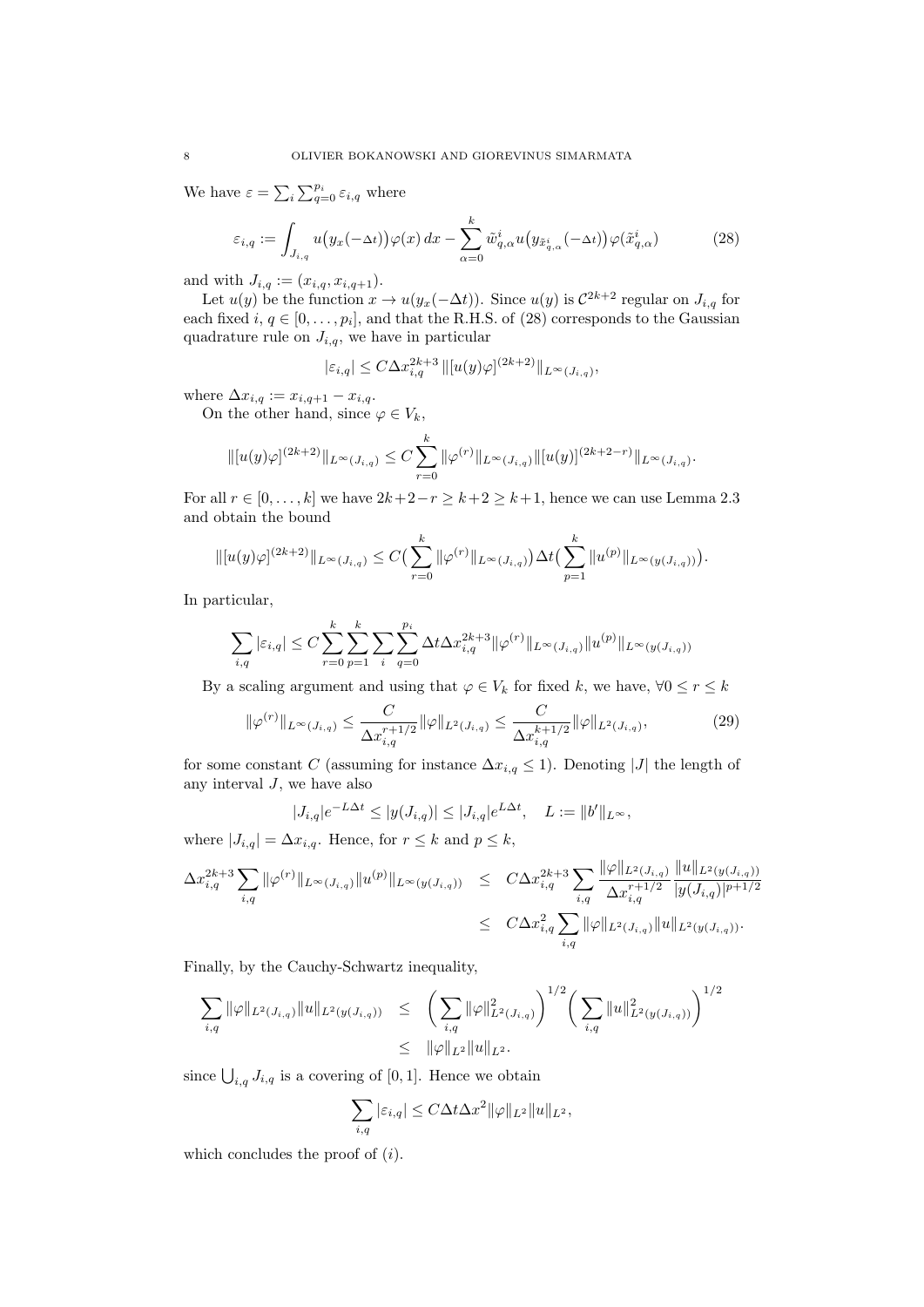*Proof of Proposition 2.1(ii)*: Let us write  $\psi = P + R$  where  $P \in V_k$  is defined as the Taylor expansion of  $\psi$  on each  $J_{i,q} = (x_{i,q}, x_{i,q+1})$ , around  $x_{i,q}$ . We consider the decomposition

$$
u(y.(-\Delta t)) - \psi(y.(-\Delta t)) \equiv (u - P)(y.(-\Delta t)) - R(y.(-\Delta t))
$$
\n(30)

Then by Proposition 2.1(*i*), for any  $\varphi \in V_k$ ,

$$
|((u-P)(y.(-\Delta t)),\varphi)_G-((u-P)(y.(-\Delta t)),\varphi)|\leq C\Delta t\Delta x^2||u-P||_{L^2}||\varphi||_{L^2}.
$$

Using the fact that  $||R||_{L^2} \leq C ||R||_{L^{\infty}} \leq C M_{k+1}(\psi) \Delta x^{k+1}$ , we obtain the bound

$$
|((u - P)(y.(-\Delta t)), \varphi)_{G} - ((u - P)(y.(-\Delta t)), \varphi)|
$$
  
\$\leq C\Delta t \Delta x \|u - \psi\|\_{L^{2}} \|\varphi\|\_{L^{2}} + C M\_{k+1}(\psi) \Delta t \Delta x^{k+3} \|\varphi\|\_{L^{2}}. (31)

There remains to bound the error

$$
(R(y.(-\Delta t)), \varphi)_G - (R(y.(-\Delta t)), \varphi).
$$

This is easily bounded by  $C||R||_{\infty} ||\varphi||_{L^2} = O(\Delta x^{k+1} ||\varphi||_{L^2})$ . Combined with (30) and (31), we obtain the desired bound.  $\square$ 

2.5. Stability and error analysis. We now turn on the stability and convergence analysis. The following result shows the unconditional stability of the scheme, for any  $k \geq 1$ .

**Proposition 2.2** (Stability). Let  $k \geq 0$  and let b be Lipschitz continuous and 1periodic.

(*i*) For any  $u \in L^2$ ,

$$
||x \to u(y_x(-t))||_{L^2} \le e^{\frac{1}{2}L|t|} ||u||_{L^2}, \quad \text{where } L := ||b'||_{L^\infty}.
$$
 (32)

(ii) If furthermore b is of class  $C^{2k+2}$ , there exists a constant  $C_1 \geq 0$  such that,  $\forall u \in V_k,$ 

$$
\|\widetilde{\mathcal{T}}_{b\Delta t}u\|_{L^2}\leq e^{C_1\Delta t}\|u\|_{L^2}\quad\forall u\in V_k.
$$

 $1 - 1$ 

(*iii*) In particular for the scheme  $u^{n+1} = \widetilde{\mathcal{T}}_{b\Delta t}u^n$ ,

$$
||u^n||_{L^2} \le e^{C_1 t_n} ||u^0||_{L^2}, \quad \forall n \ge 0,
$$

where  $t_n = n\Delta t$ .

*Proof.* (i) We make use of the change of variable  $x \to z := y_x(-t)$ , with periodic boundary conditions for the integrants. Therefore we have  $x = y_z(-t)$  and

$$
\frac{\partial x}{\partial z}(t) = \exp\left(\int_0^t b'(y_z(s))ds\right) \le e^{L|t|}.
$$

We then obtain

$$
\int_{\Omega} |u(y_x(-t))|^2 dx = \int_{\Omega} |u(z)|^2 \left| \frac{\partial x}{\partial z}(t) \right| dz \leq e^{L|t|} \int_{\Omega} |u(z)|^2 dz.
$$

 $(ii)$  By using  $(21)$ , we have

$$
\|\widetilde{\mathcal{T}}_{b\Delta t}u\|_{L^{2}} \leq \|u(y.(-\Delta t))\|_{L^{2}} + C\Delta t \Delta x^{2}\|u\|_{L^{2}}.
$$
\n(33)

Together with (32) we get a stability constant

$$
e^{\frac{L}{2}\Delta t} + C\Delta t \Delta x^2 \le e^{\frac{L}{2}\Delta t} (1 + C\Delta t \Delta x^2) \le e^{\frac{L}{2}\Delta t} e^{C\Delta t \Delta x^2},
$$

hence the desired result for any  $C_1 \geq 0$  such that  $C_1 \geq \frac{1}{2}L + C\Delta x^2$ 

We now state our convergence result. It generalizes the error estimate of Theorem 2.1 established in the case when b is constant, to the non-constant case.

 $\Box$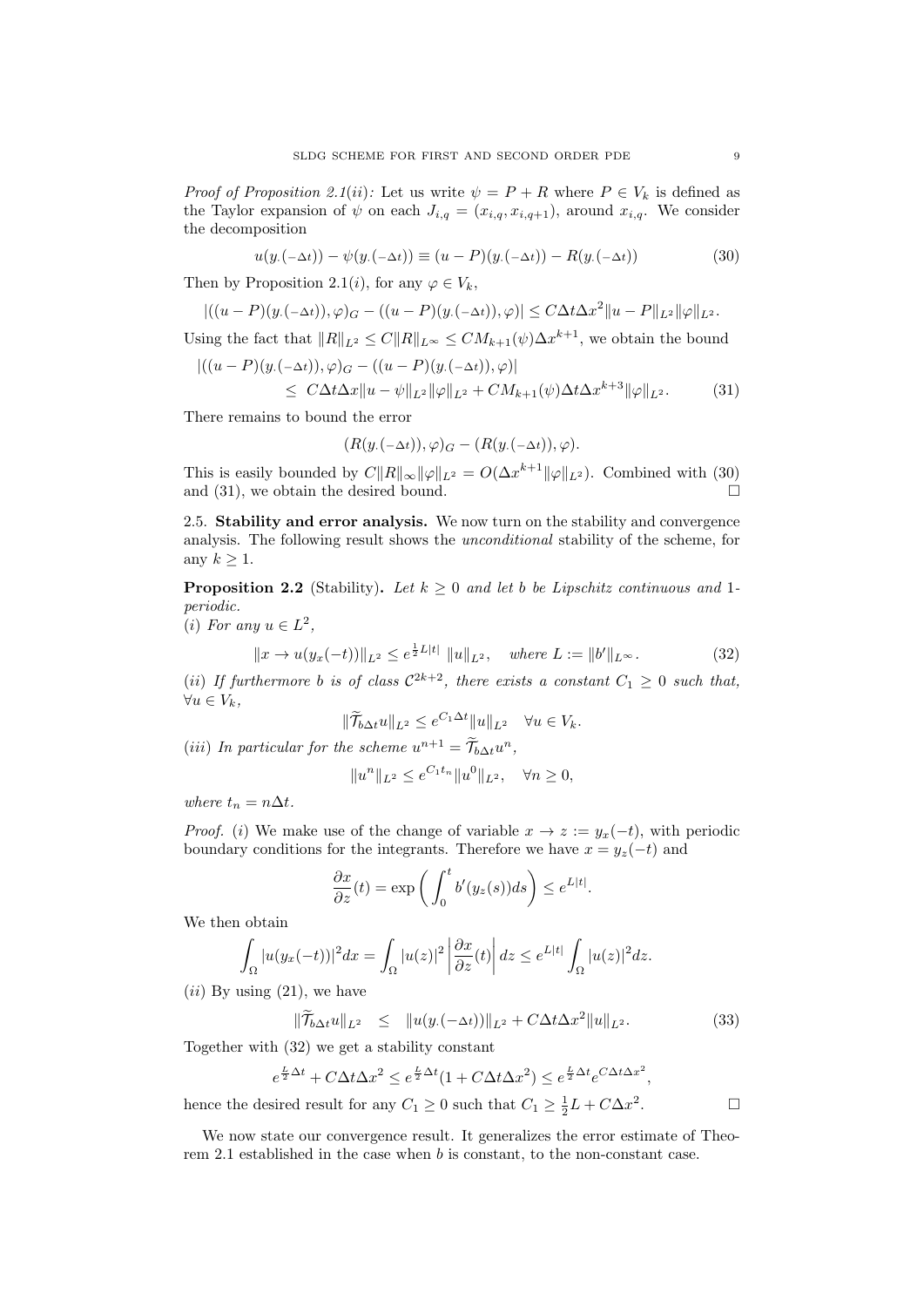**Theorem 2.2** (Convergence). Let  $k \geq 0$ . Assume the initial condition  $v_0$  is 1periodic and of class  $\mathcal{C}^{k+1}$ . Let b be 1-periodic and of class  $\mathcal{C}^{2k+2}$ . There exists constants  $C_1 \geq 0$ ,  $C \geq 0$  such that

$$
||u^n - v^n||_{L^2} \le e^{C_1 T} \left( ||v^0 - u^0||_{L^2} + CT \frac{\Delta x^{k+1}}{\Delta t} \right), \quad \forall n \le N. \tag{34}
$$

*Proof of Theorem 2.2.* By using the regularity of  $v^{n+1}$  and Proposition 2.1(*iv*) we have

$$
\Pi v^{n+1} = \mathcal{T}_{b\Delta t} v^n = \widetilde{\mathcal{T}}_{b\Delta t} v^n + O(\Delta x^{k+2}).\tag{35}
$$

Because of the projection error  $||v^{n+1}-\Pi v^{n+1}|| = O(\Delta x^{k+1})$  we obtain the following consistency estimate:

$$
v^{n+1} = \widetilde{T}_{b\Delta t}v^n + O(\Delta x^{k+1}).
$$
\n(36)

Therefore

$$
u^{n+1} - v^{n+1} = \tilde{\mathcal{T}}_{b\Delta t}(u^n - v^n) + O(\Delta x^{k+1}). \tag{37}
$$

By the stability bound of Proposition  $2.2(ii)$ ,

$$
||u^{n+1} - v^{n+1}||_{L^2} \le e^{C_1 \Delta t} ||u^n - v^n||_{L^2} + C \Delta x^{k+1}.
$$

We conclude by induction.

2.6. Two-dimensional advection equation : splitting strategies. We consider a square box  $\Omega = [x_{1,min}, x_{1,max}] \times [x_{2,min}, x_{2,max}]$  and a spatial discretization into cells  $I_{i,j} := I_i \times J_j$  where  $I_i$  and  $J_j$  are as in the one-dimensional case, using  $M_1$  (resp.  $M_2$ ) points in the  $x_1$  direction (resp  $x_2$  direction). We define the corresponding space of 2d discontinuous Galerkin element by using the  $Q_k$  basis ( $v \in Q_k$ ) if  $v(x) = \sum_{i,j \leq k} v_{ij} x_1^i x_2^j$  for some real coefficients  $v_{ij}$ ):

$$
V_k^{(2)} := \left\{ v \in L^2(\Omega, \mathbb{R}), \, v|_{I_{i,j}} \in Q_k, \, \forall (i, j) \right\}
$$
 (38)

In principle, one could consider  $\mathcal{T}_{b\Delta t}$ , the SLDG advection scheme for solving  $u_t$  +  $b(x) \cdot \nabla u = 0$  during time step  $\Delta t$ , defined by

$$
\int_{\Omega} (\mathcal{T}_{b\Delta t} u)(x)\varphi(x) dx = \int_{\Omega} u(y_x(-\Delta t))\varphi(x) dx, \quad \forall \varphi \in V_k^{(2)}
$$

where  $\dot{y} = b(y)$  and  $y(0) = x$ . Equivalently,  $\mathcal{T}_{b\Delta t}u := \Pi(u(y.(-\Delta t)))$ . However,  $\mathcal{T}_{b\Delta t}u = u$ . has then no explicit analytical form in general, some approximation procedure must be considered (see for instance Restelli et al [19]), and the stability and convergence analysis can be more difficult.

In the case of constant coefficients, such as

$$
u_t + b_1 u_{x_1} + b_2 u_{x_2} = 0,
$$

with  $b_1$ ,  $b_2$  constant, we know that the Trotter splitting is exact. Let us denote  $\mathcal{T}_{b_k\Delta t}^k$  the SLDG advection scheme in direction  $x_k$ , that is, for solving during time step  $\Delta t$  the equation

$$
u_t + b_k u_{x_k} = 0,
$$

then we have

$$
\mathcal{T}_{b\Delta t} = \mathcal{T}_{b_2\Delta t}^2 \mathcal{T}_{b_1\Delta t}^1.
$$

We can thus use explicit one-dimensional advection SLDG schemes to compute iteratively  $u^{n+1} = \mathcal{T}_{b\Delta t}u^n$ .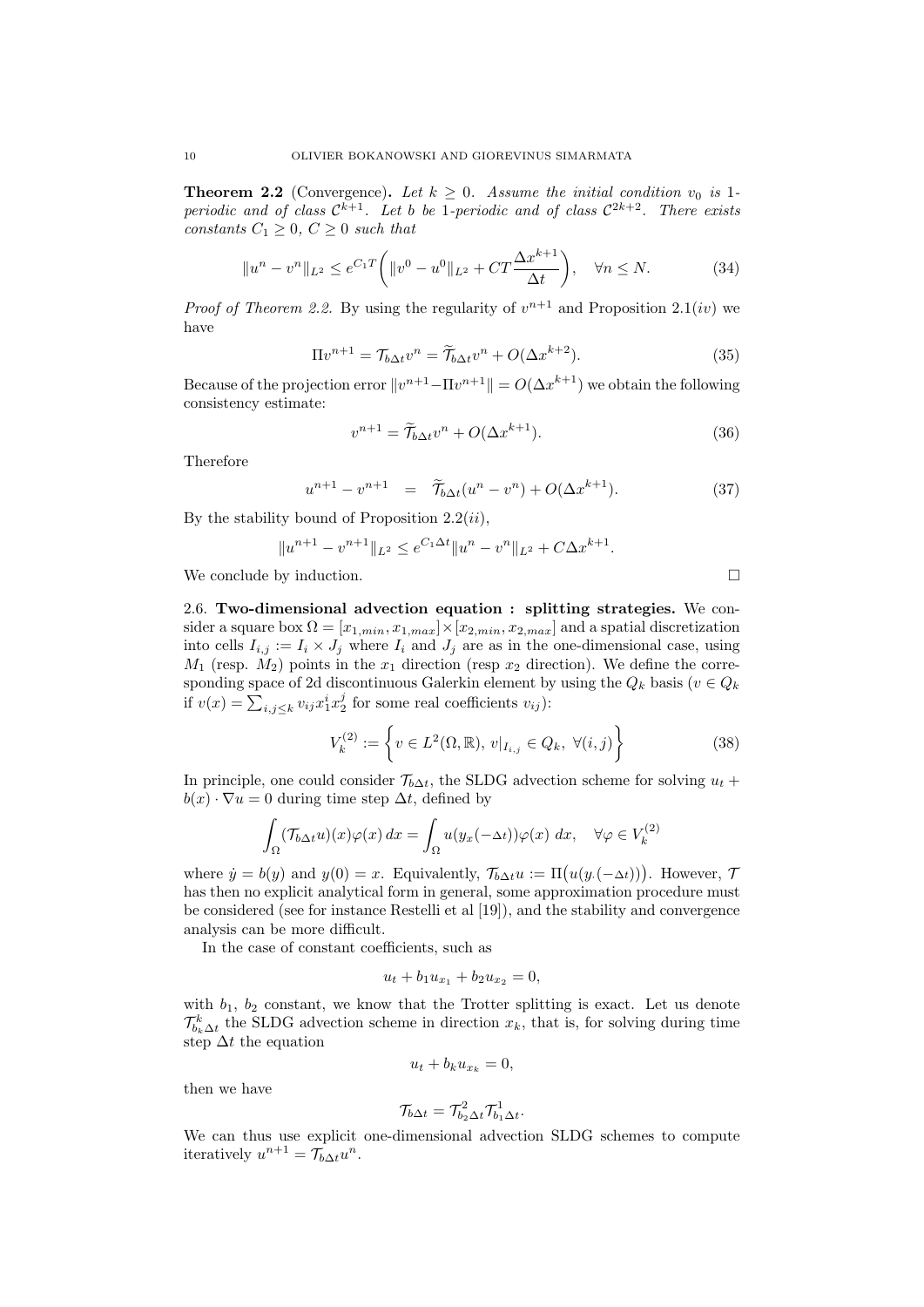In the case when  $b(x)$  is non-constant, we consider splitting strategies. We recall the following approximations of the exponential  $e^{(A+B)h}$  for A and B matrices and for small h:

$$
e^{(A+B)h} = e^{Bh}e^{Ah} + O(h^2) \quad \text{(Trotter splitting)},\tag{39}
$$

$$
e^{(A+B)h} = e^{B\frac{h}{2}}e^{Ah}e^{B\frac{h}{2}} + O(h^3) \quad \text{(Strang's splitting)},\tag{40}
$$

as well as

$$
e^{(A+B)h} = \frac{2}{3} (e^{A\frac{h}{2}} e^{Bh} e^{A\frac{h}{2}} + e^{B\frac{h}{2}} e^{Ah} e^{B\frac{h}{2}}) - \frac{1}{6} (e^{Bh} e^{Ah} + e^{Ah} e^{Bh}) + O(h^4),
$$
(41)

$$
e^{(A+B)h} = \frac{4}{3}e^{A\frac{h}{4}}e^{B\frac{h}{2}}e^{A\frac{h}{2}}e^{B\frac{h}{2}}e^{A\frac{h}{4}} - \frac{1}{3}e^{A\frac{h}{2}}e^{Bh}e^{A\frac{h}{2}} + O(h^5)
$$
 (42)

(see for instance [2]). We can then propose the following splitting schemes for the approximation of  $\mathcal{T}_{\Delta t}^b$  when  $b = b(x)$  is non-constant, based on the one-dimensional scheme in each direction:

$$
\mathcal{T}_{b\Delta t} \simeq \mathcal{T}_{b_2 \Delta t}^2 \mathcal{T}_{b_1 \Delta t}^1 \quad \text{(Trotter)} \tag{43}
$$

$$
\mathcal{T}_{b\Delta t} \simeq \mathcal{T}_{b_2 \frac{\Delta t}{2}}^2 \mathcal{T}_{b_1 \Delta t}^1 \mathcal{T}_{b_2 \frac{\Delta t}{2}}^2 \quad \text{(Strang)} \tag{44}
$$

of expected consistency error  $O(\Delta t)$  and  $O(\Delta t^2)$  respectively. These last two splitting schemes are similar to the ones used in [18]. We can also go further:

$$
\frac{3r d \text{ order splitting}}{\mathcal{T}_{b\Delta t}} \simeq \frac{2}{3} (\mathcal{T}_{b_1 \frac{\Delta t}{2}}^1 \mathcal{T}_{b_2 \Delta t}^2 \mathcal{T}_{b_1 \frac{\Delta t}{2}}^1 + \mathcal{T}_{b_2 \frac{\Delta t}{2}}^2 \mathcal{T}_{b_1 \Delta t}^1 \mathcal{T}_{b_2 \frac{\Delta t}{2}}^2) - \frac{1}{6} (\mathcal{T}_{b_2 \Delta t}^2 \mathcal{T}_{b_1 \Delta t}^1 + \mathcal{T}_{b_1 \Delta t}^1 \mathcal{T}_{b_2 \Delta t}^2), \tag{45}
$$

or

4th order splitting

$$
\mathcal{T}_{b\Delta t} \simeq \frac{4}{3} \mathcal{T}_{b_1 \frac{\Delta t}{4}}^1 \mathcal{T}_{b_2 \frac{\Delta t}{2}}^2 \mathcal{T}_{b_1 \frac{\Delta t}{2}}^1 \mathcal{T}_{b_2 \frac{\Delta t}{2}}^2 \mathcal{T}_{b_1 \frac{\Delta t}{4}}^1 - \frac{1}{3} \mathcal{T}_{b_1 \frac{\Delta t}{2}}^1 \mathcal{T}_{b_2 \Delta t}^2 \mathcal{T}_{b_1 \frac{\Delta t}{2}}^1, \tag{46}
$$

of expected consistency error  $O(\Delta t^3)$  and  $O(\Delta t^4)$ , respectively. We refer to the works of Descombes et al. [10, 11] for such splitting techniques and analysis in a different context.

Stability in the  $L^2$ -norm (and expected order of convergence) are easily obtained for Trotter and Strang's splittings, by using the  $L^2$ -stability of the one-directional advection operators  $\mathcal{T}_{b_k\Delta t}^k$ . We do not know about the stability for the two other splitting (45) and (46), which are no more a convex combination of stable schemes, but we will show numerical evidence of convergence (see Section 4, Example 4).

## 3. Second order PDEs

This section deals with new SLDG schemes for second order PDEs.

3.1. 1d-diffusion equations with constant diffusion. We consider a diffusion equation with a constant coefficient  $\sigma \in \mathbb{R}$ :

$$
v_t - \frac{\sigma^2}{2} v_{xx} = 0, \quad x \in \Omega, \ t \in (0, T), \tag{47}
$$

$$
v(0,x) = v_0(x), \quad x \in \Omega.
$$
\n
$$
(48)
$$

A first scheme, in semi-discrete form, is

$$
u^{n+1}(x) = \frac{1}{2} \left( u^n(x - \sigma \sqrt{\Delta t}) + u^n(x + \sigma \sqrt{\Delta t}) \right) \equiv S^0_{\Delta t} u^n(x). \tag{49}
$$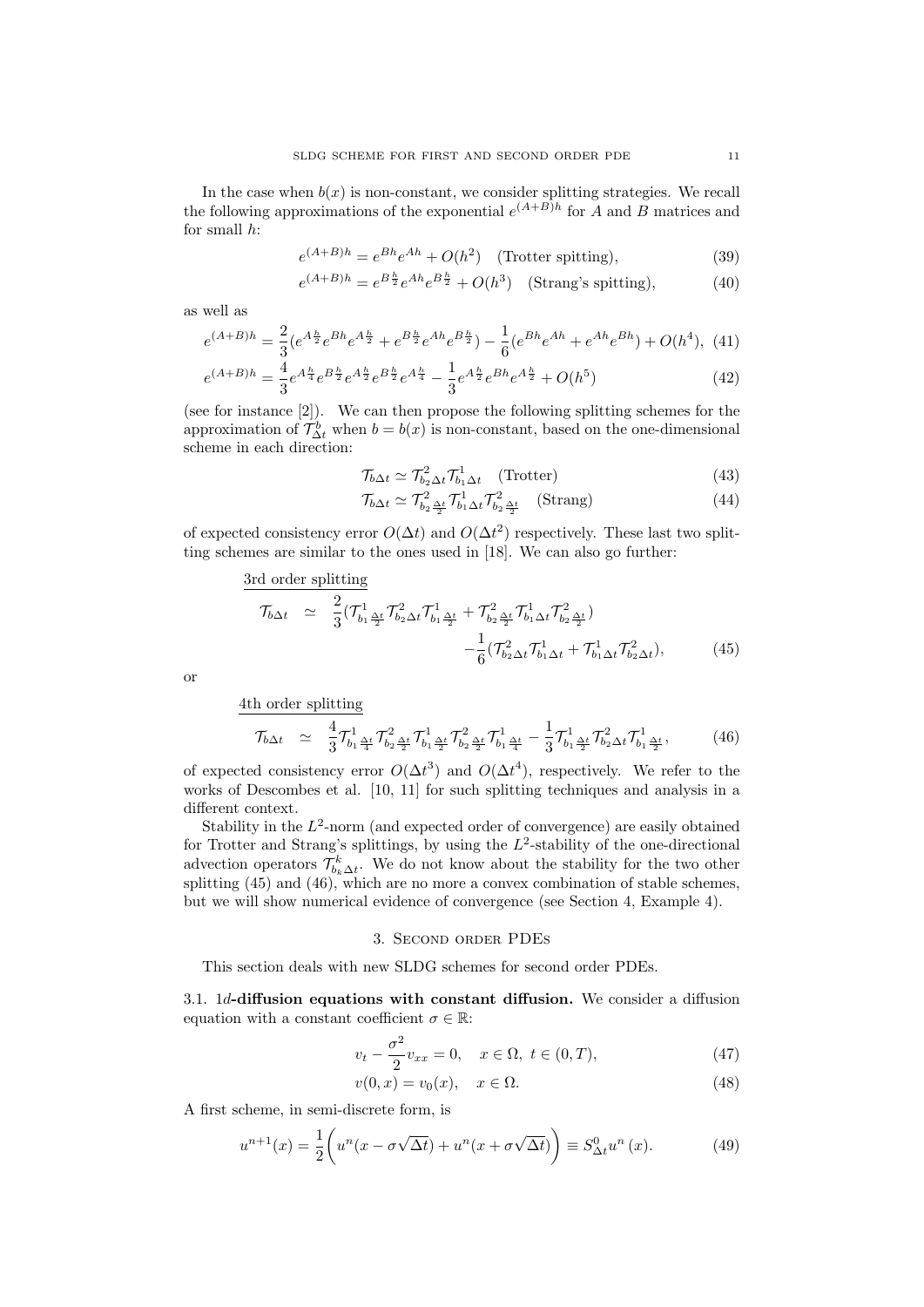(see Menaldi [16], Camilli et al. [5] for such schemes). It is easy to see that, taking  $v^{n}(x) := v(t_{n}, x)$  where v is solution of (47) and is assumed sufficiently regular, the following consistency error estimate holds:

$$
\|\frac{v^{n+1}-S^0_{\Delta t}v^n}{\Delta t}\|_{L^2}=O(\Delta t).
$$

The basic SLDG scheme (also called hereafter SLDG-RK1) is to consider the weak formulation of the relation (49), leading to define recursively  $u^{n+1}$  in  $V_k$  such that SLDG-RK1 scheme:

$$
\int u^{n+1}(x)\varphi(x)dx = \int \frac{1}{2}\left(u^n(x-\sigma\sqrt{\Delta t}) + u^n(x+\sigma\sqrt{\Delta t})\right)\varphi(x) dx, \quad \forall \varphi \in V_k.
$$

(The initialization of  $u^0$  is done as before). The scheme will be also written in abstract form as follows:

$$
u^{n+1} = \mathcal{S}_{\Delta t}(u^n),
$$

where

$$
\mathcal{S}_{\Delta t} := \Pi \mathcal{S}_{\Delta t}^0 \equiv \frac{1}{2} \bigg( \mathcal{T}_{-\sigma\sqrt{\Delta t}} + \mathcal{T}_{\sigma\sqrt{\Delta t}} \bigg).
$$

We will show, for this scheme, an  $L^2$ -error estimate of order

$$
O(\Delta t) + O(\frac{\Delta x^{k+1}}{\Delta t})
$$

(see Theorem 3.1), therefore being high order in space but only first order in time.

Our aim is now to improve the accuracy with respect to the time discretization. Let us denote  $h = \Delta t$ . Using Taylor expansions, for u sufficiently regular, we have, for h small,

$$
S_h^0 u = u + h \frac{\sigma^2}{2} u_{xx} + h^2 \frac{\sigma^4}{24} u_x^{(4)} + O(h^3), \tag{50}
$$

$$
S_h^0 S_h^0 u = u + h\sigma^2 u_{xx} + h^2 \frac{\sigma^4}{3} u_x^{(4)} + O(h^3), \tag{51}
$$

where  $u_x^{(q)}$  denotes the q-th derivative of u w.r.t. x.

On the other hand, if  $v^n = v(t_n, x)$  where v is the exact solution of  $v_t = \frac{\sigma^2}{2}$  $rac{\sigma^2}{2}v_{xx},$ and  $h \equiv \Delta t$ , we have

$$
v^{n+1} = v^n + hv_t + \frac{h^2}{2}v_{tt} + O(h^3)
$$
\n(52)

$$
= v^{n} + h \frac{\sigma^{2}}{2} v_{xx}^{n} + h^{2} \frac{\sigma^{4}}{8} v^{n,(4)} + O(h^{3})
$$
\n(53)

Now, looking for coefficients a, b, c such that  $av^n + bS_h^0v^n + cS_h^0S_h^0v^n$  be equal to  $v^{n+1}$  up to  $O(h^3)$ , using (50) and (51), we obtain the system

$$
\begin{cases}\n a + b + c &= 1 \\
 \frac{b}{2} + c &= \frac{1}{2} \\
 \frac{b}{24} + \frac{c}{3} &= \frac{1}{8}\n\end{cases}
$$
\n(54)

and we find that  $a = b = c = \frac{1}{3}$ . Therefore, a second order scheme is now given by SLDG-RK2 scheme:

$$
u^{n+1} = S_{\Delta t}^{RK2} u^n := \frac{1}{3} (u^n + S_{\Delta t} u^n + S_{\Delta t} S_{\Delta t} u^n).
$$
 (55)

We will refer to this scheme as "SLDG-RK2", for a second order PDE.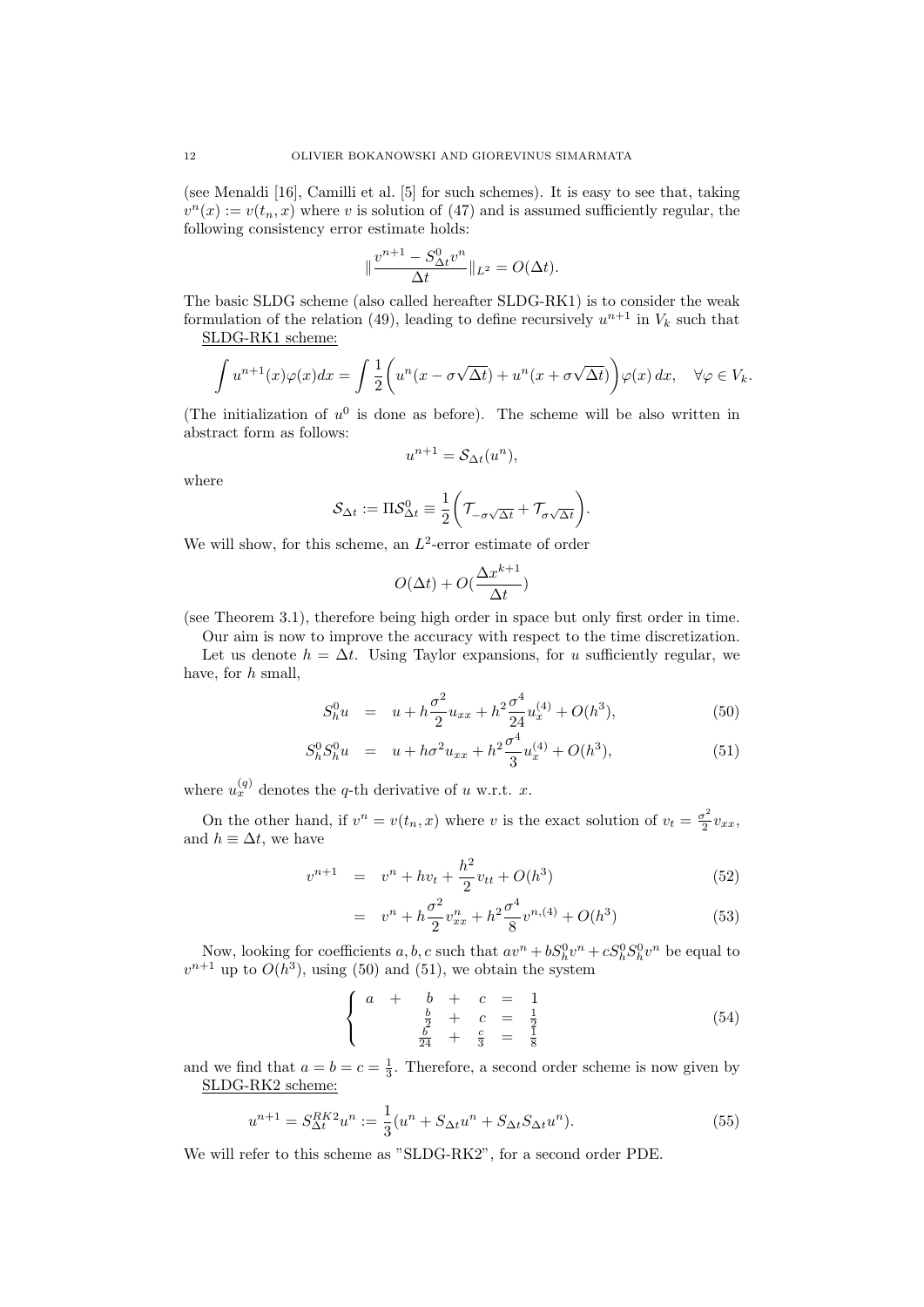Remark 3.1. A variant of this scheme can be

$$
u^{n+1} = \Pi \frac{1}{3} \left( u^n + S^0_{\Delta t} u^n + S^0_{\Delta t} S^0_{\Delta t} u^n \right).
$$
 (56)

This is in general slightly different from (55) because  $S_{\Delta t}S_{\Delta t} = \Pi S_{\Delta t}^0 \Pi S_{\Delta t}^0$  may differ from  $\Pi S^0_{\Delta t} S^0_{\Delta t}$ . Nevertheless, the difference between the two will be of the order of the projection error  $O(\Delta x^{k+1})$  when applied to a regular data.

In order to obtain a third order scheme, we can proceed in a similar way. First, we obtain the following expansions:

$$
S_h^0 u = u + h \frac{\sigma^2}{2} u_{xx} + h^2 \frac{\sigma^4}{24} u_x^{(4)} + h^3 \frac{\sigma^6}{6!} u_x^{(6)} + O(h^4), \tag{57}
$$

$$
S_h^0 S_h^0 u = u + h\sigma^2 u_{xx} + h^2 \frac{\sigma^4}{3} u_x^{(4)} + \frac{2}{45} h^3 \sigma^6 u_x^{(6)} + O(h^4), \tag{58}
$$

$$
S_h^0 S_h^0 S_h^0 u = u + \frac{3}{2} h \sigma^2 u_{xx} + \frac{7}{8} h^2 \sigma^4 u_x^{(4)} + \frac{61}{240} h^3 \sigma^6 u_x^{(6)} + O(h^4). \tag{59}
$$

Looking for coefficients  $a, b, c, d$  such that  $av^n + S_h^0 v^n + S_h^0 S_h^0 v^n + S_h^0 S_h^0 S_h^0 v^n$  be equal to  $v^{n+1}$  up to  $O(h^4)$ , we find the system

$$
\begin{cases}\n a + b + c + d = 1 \\
 \frac{b}{2} + c + \frac{3}{2}d = \frac{1}{2} \\
 \frac{b}{24} + \frac{c}{3} + \frac{7}{8}d = \frac{1}{8} \\
 \frac{b}{6!} + \frac{2}{45}c + \frac{61}{240}d = \frac{1}{48}\n\end{cases}
$$
\n(60)

and its solution

$$
(a, b, c, d) := \frac{1}{45}(13, 21, 9, 2).
$$

Thus, the following scheme is of 3rd order in time:

SLDG-RK3 scheme:

$$
u^{n+1} = S_{\Delta t}^{RK3} u^n := \frac{13}{45} u^n + \frac{7}{15} S_{\Delta t} u^n + \frac{1}{5} S_{\Delta t} S_{\Delta t} u^n + \frac{2}{45} S_{\Delta t} S_{\Delta t} S_{\Delta t} u^n.
$$

We will refer to this scheme as "SLDG-RK3", for a second order PDE.

As in Remark 3.1, a variant of the scheme can be

$$
u^{n+1} = \Pi \left( \frac{13}{45} u^n + \frac{7}{15} S^0_{\Delta t} u^n + \frac{1}{5} S^0_{\Delta t} S^0_{\Delta t} u^n + \frac{2}{45} S^0_{\Delta t} S^0_{\Delta t} S^0_{\Delta t} u^n \right).
$$
 (61)

Since we are using a convex combination of a stable schemes  $(S_{\Delta t}, S_{\Delta t}S_{\Delta t})$  or  $S_{\Delta t} S_{\Delta t} S_{\Delta t}$ , the schemes SLDG-RK2 and SLDG-RK3 are all stable in the  $L^2$  norm.

**Remark 3.2.** Up to 5th order schemes - in time - can also be obtained (see  $[3]$ ), using convex combinations of the form  $u^{n+1} = \sum_{i=0}^{p} a_i (S^0_{\Delta t})^i u^n$ .

We now state our convergence result.

**Theorem 3.1.** Let  $k \geq 0$  and let  $\sigma$  be a constant, and assume that the exact solution v has bounded derivative  $\frac{\partial^q v}{\partial x^q}$  for  $q = \max(k+2, 2p+2)$ . We consider the SLDG-RKp schemes for  $p = 1, 2$  or 3 (or the variants (56) or (61) for  $p = 2, 3$ ). Then

$$
||v^n - u^n||_{L^2} \le ||v^0 - u^0||_{L^2} + CT(\frac{\Delta x^{k+1}}{\Delta t} + \Delta t^p), \quad \forall n \le N.
$$
 (62)

*Proof.* We will consider the proof in the case of the SLDG-RK2 scheme, with  $p = 2$ (the other cases when  $p = 1$  or  $p = 3$  being similar). By using the regularity of the exact solution  $\left(\frac{\partial^3 v}{\partial t^3}\right)$  and  $v_x^{n,(6)}$  bounded), we have the following consistency estimate:

$$
v^{n+1} = a_0 v^n + a_1 S_{\Delta t}^0 v^n + a_2 S_{\Delta t}^0 S_{\Delta t}^0 v^n + O(\Delta t^3),\tag{63}
$$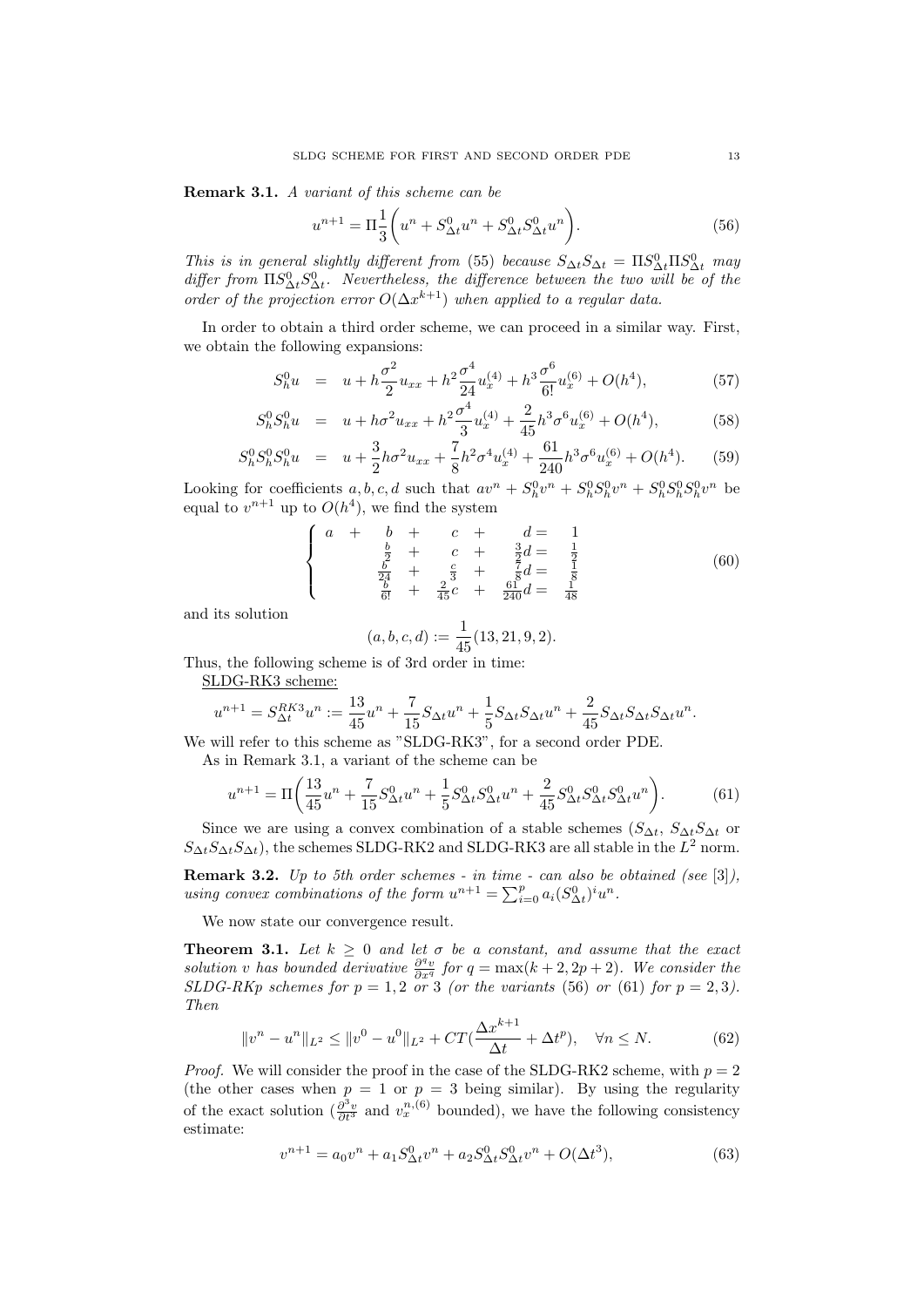where  $a_0 = a_1 = a_2 = \frac{1}{3}$ , and the bound  $O()$  is in the norm  $||.||_{L^2}$ . Since  $\Pi S^0_{\Delta t} \psi =$  $\Pi S^0_{\Delta t} \Pi \psi + O(\Delta x^{k+1})$  for regular data  $\psi$ , we have also  $S^2_{\Delta t} v^n = \Pi (S^0_{\Delta t})^2 v^n$  +  $O(\Delta x^{k+1})$ , and thus

$$
v^{n+1} = a_0 v^n + a_1 S_{\Delta t} v^n + a_2 S_{\Delta t} S_{\Delta t} v^n + O(\Delta t^3) + O(\Delta x^{k+1}).
$$
 (64)

By the scheme definition we have

$$
u^{n+1} = \sum_{i=0}^{2} a_i (S_{\Delta t})^i u^n.
$$
 (65)

We deduce, using the consistency estimate  $(63)$ .

$$
||u^{n+1} - v^{n+1}||_{L^2} \le ||\sum_{i \le 2} a_i (S_{\Delta t})^i (u^n - v^n)||_{L^2} + C\Delta t^3 + C\Delta x^{k+1}
$$
  

$$
\le \sum_{i \le 2} a_i ||(S_{\Delta t})^i (u^n - v^n)||_{L^2} + C\Delta t^3 + C\Delta x^{k+1}
$$
  

$$
\le ||u^n - v^n||_{L^2} + C\Delta t^3 + C\Delta x^{k+1},
$$

(since  $a_i \geq 0$  and  $\sum_i a_i = 1$ ). The result follows by induction.

Remark 3.3. The chosen denomination "RK1", "RK2" and "RK3" is because of the relationship with Runge-Kutta schemes for first order equations. It is indeed related to Strong Stability Preserving (SSP) schemes [14, 22, 21]. For instance, if we consider the Euler scheme for the ODE  $\dot{u} = L(u)$  during time step  $\Delta t$  written as  $u^{n+1} = S(u^n)$ , then it is known that the Heun scheme can also be written  $u^{n+1} = \frac{1}{2}(u^n + SSu^n)$  and is of order  $O(\Delta t^2)$ , it corresponds to a so-called "SSP-RK2" approximation. This can be compared to the present SLDG-RK2 scheme. A known "SSP-RK3" approximation for  $\dot{u} = L(u)$  is given by  $u^{n+1} = \frac{1}{6}(2u^n + 3Su^n +$  $SSSu<sup>n</sup>$ ), and can be compared to the present  $SLDG-RK3$  scheme.

3.2. 1d-diffusion equations with non-constant diffusion term  $\sigma(x)$ . We now consider the case of

$$
v_t + \frac{1}{2}\sigma^2(x)v_{xx} = 0, \quad t > 0, \quad x \in \Omega.
$$
 (66)

On the first hand, if  $v^n = v(t_n, x)$  where v is the exact solution of (66), and for  $h \equiv \Delta t$ , we have

$$
v^{n+1} = v^n + hv_t + \frac{h^2}{2}v_{tt} + O(h^3)
$$
  
=  $v^n + h\frac{\sigma^2}{2}v_{xx} + h^2\frac{\sigma^2}{8}(\sigma^2 v_{xx}^n)_{xx} + O(h^3)$   
=  $v^n + h\frac{\sigma^2}{2}v_{xx} + h^2\frac{\sigma^4}{8}(v^n)_x^{(4)} + h^2\left{\frac{\sigma^2(\sigma^2)'}{4}(v^n)_x^{(3)} + \frac{\sigma^2(\sigma^2)''}{8}v_{xx}^n\right\}$   
+  $O(h^3)$ . (67)

Now, we observe that

$$
\frac{1}{3}(u + S_h^0 u + S_h^0 S_h^0 u) =
$$
\n
$$
u + h\frac{\sigma^2}{2}u_{xx} + h^2 \frac{\sigma^4}{8}u_x^{(4)} + h^2 \left\{ \frac{\sigma^2(\sigma^2)'}{6}u_x^{(3)} + \frac{\sigma^2(\sigma^2)''}{12}u_{xx} \right\} + O(h^3).
$$
\n(68)

We have new terms depending of  $h^2 u_x^{(3)}$  and  $h^2 u_x^{(4)}$  and that will differ between (67) and (68).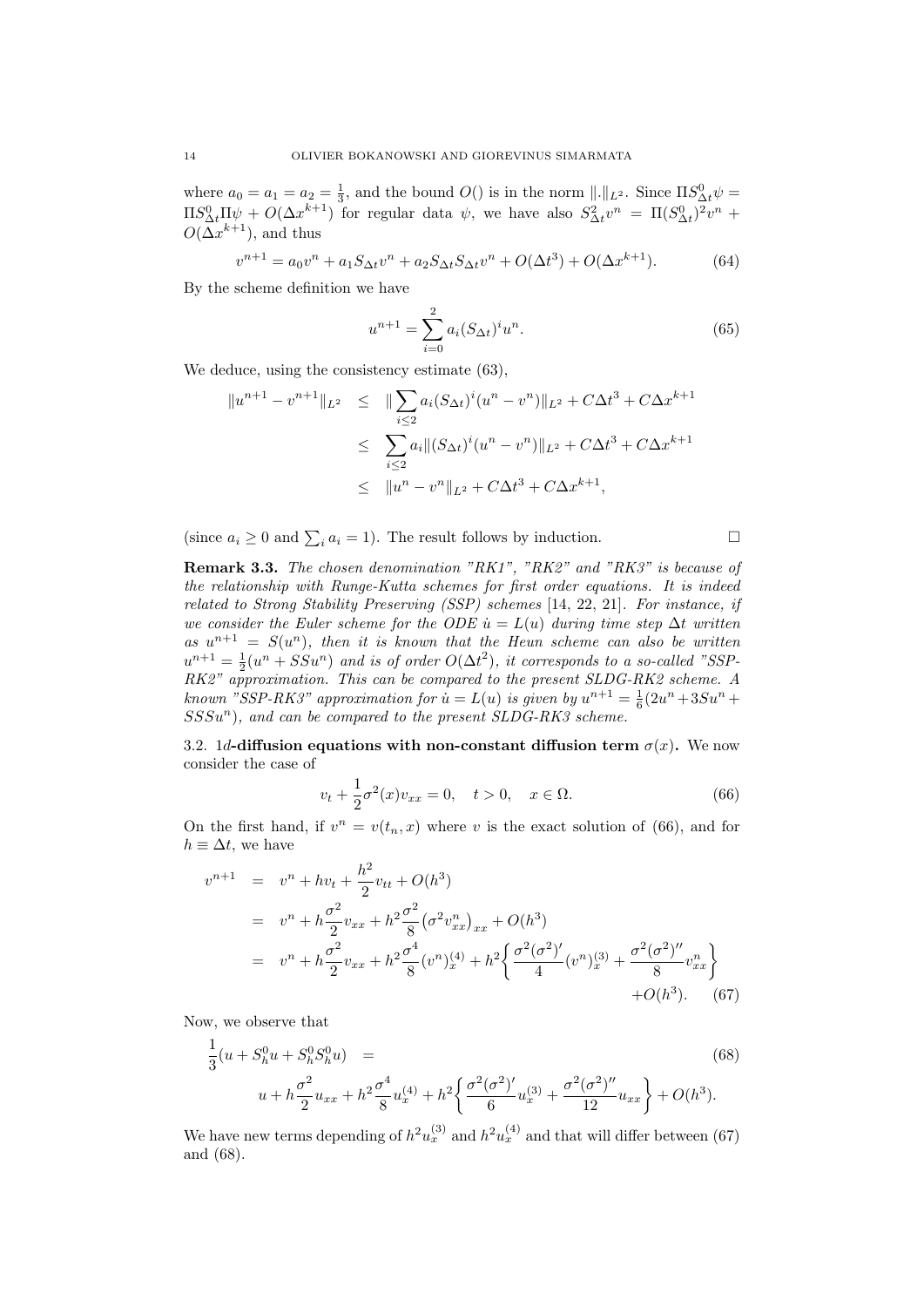In order to take these new terms into account, we introduce the following approximations. For a given  $h > 0$ , let  $D_h^0$  and  $D_h$  be defined by

$$
D_h^0 u(x) := \frac{1}{2}(u(x+h) - u(x-h)) \text{ and } D_h := \Pi D_h^0.
$$

We have for a regular  $u$ :

$$
D_h^0 u = h u_x + \frac{1}{6} h^3 u_x^{(3)} + O(h^5 \| u_x^{(5)} \|_{\infty}),
$$

from which it can be obtained that

$$
D_h^0 D_h^0 D_h^0 u = h^3 u_x^{(3)} + \frac{1}{2} h^5 u_x^{(5)} + O(h^7 \| u_x^{(7)} \|_{\infty}),
$$

and

$$
D_h^0 D_h^0 D_h^0 D_h^0 D_h^0 u = h^5 u_x^{(5)} + O(h^7 \| u_x^{(7)} \|_{\infty}).
$$

Therefore,

$$
h(D_{h^{1/3}}^0 D_{h^{1/3}}^0 D_{h^{1/3}}^0 u - \frac{1}{2} D_{h^{1/3}}^0 D_{h^{1/3}}^0 D_{h^{1/3}}^0 D_{h^{1/3}}^0 D_{h^{1/3}}^0 u) = h^2 u_x^{(3)} + O(h^{10/3} ||u_x^{(7)}||),
$$
\n(69)

and, in the same way,

$$
hD_{h^{1/2}}^0 D_{h^{1/2}}^0 u = h^2 u_{xx} + O(h^3 \|u_x^{(4)}\|_{\infty})
$$
\n(70)

((70) corresponds also to the usual second order finite difference approximation). Also, if u is regular and that we replace the operator  $D_h^0$  by  $D_h$ , they the above approximations (69) or (70) are still valid up to a complementary error term in  $O(\Delta x^{k+1})$  coming from the projection on  $V_k$ . Hence we propose the following.

SLDG-RK2 "modified" scheme:

$$
u^{n+1} = \frac{1}{3} (u^n + S_{\Delta t} u^n + S_{\Delta t} S_{\Delta t} u^n)
$$
  
+ 
$$
\Delta t \frac{\sigma^2 (\sigma^2)'}{12} (D_{\Delta t^{1/3}} D_{\Delta t^{1/3}} D_{\Delta t^{1/3}} u^n - \frac{1}{2} D_{\Delta t^{1/3}} D_{\Delta t^{1/3}} D_{\Delta t^{1/3}} D_{\Delta t^{1/3}} D_{\Delta t^{1/3}} u^n)
$$
  
+ 
$$
\Delta t \frac{\sigma^2 (\sigma^2)''}{24} D_{\Delta t^{1/2}} D_{\Delta t^{1/2}} u^n.
$$
(71)

Indeed, the missing part for the term  $\frac{1}{6}\sigma^2(\sigma^2)'u_x^{(3)}$ , with factor  $\frac{1}{6}$ , from the desired factor  $\frac{1}{4}$  in (67), is  $\frac{1}{4} - \frac{1}{6} = \frac{1}{12}$ . Also, the missing part for the term  $\frac{1}{12}\sigma^2(\sigma^2)^{\prime\prime}u_{xx}$ , with factor  $\frac{1}{12}$ , from the desired factor  $\frac{1}{8}$  in (67) is  $\frac{1}{24}$ . The expected error is of order  $O(\Delta t^3) + O(\Delta x^{k+1})$  at each time step, hence the expected global error is of order  $O(\Delta t^2) + O(\frac{\Delta x^{k+1}}{\Delta t})$  $rac{x^{n+1}}{\Delta t}$ ).

3.3. Implementation details. Now the following SLDG-RK1 scheme

$$
u^{n+1} \equiv S_{\Delta t} u^n := \frac{1}{2} \Pi \bigg( u^n(\cdot - \sigma(\cdot) \sqrt{\Delta t}) + u^n(\cdot + \sigma(\cdot) \sqrt{\Delta t}) \bigg) \tag{72}
$$

is no more exactly implementable because  $\sigma(x)$  is not constant. We consider for the scheme definition the use of the Gaussian quadrature rule on each interval of regularity of the data.

Let us introduce the following notation

$$
y^{\pm}(x) := x \pm \sigma(x) \sqrt{\Delta t}.
$$
 (73)

**Remark 3.4.** Notice that if  $\sqrt{\Delta t} ||\sigma'||_{L^{\infty}} < 1$  and with  $\sigma$  1-periodic, then the function  $x \to y^{\pm}(x)$  is a one-to-one and onto function (it also satisfies  $y^{\pm}(x+q)$  =  $y^{\pm}(x) + q \,\forall q \in \mathbb{Z}, \forall x$ ). Furthermore, its inverse can be easily and rapidly computed by using a fixed point / Newton's algorithm for instance (details are left to the reader).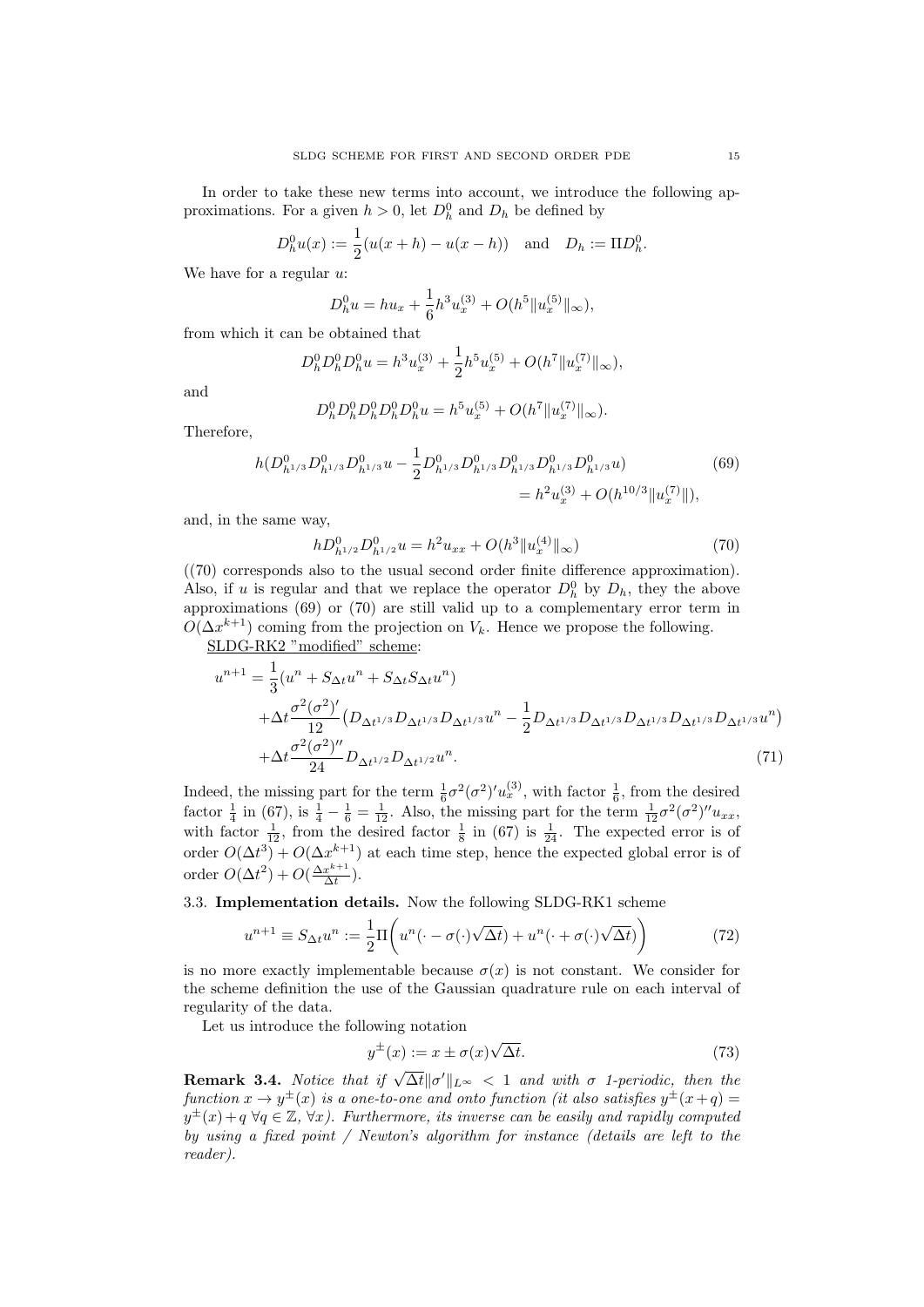Now for each given  $\eta \in \{\pm\}$ , we consider a partition of  $I_i$  into intervals  $J_{i,q}^{\eta}$  such that all  $y^{\eta}(J_{i,q}^{\eta})$  be subintervals of some  $I_j$ . We then define Gauss points  $\tilde{x}_{q,\alpha}^{i,\eta}$  and the bilinear product  $(a, b)_{G^{\eta}}$  in a similar way as in (20), that is, using the Gaussian quadrature rule on each  $J_{i,q}^{\eta}$ . Hence we define  $\widetilde{S}_{\Delta t}u^n$  in  $V_k$  such that

SLDG-RK1 scheme (implementable version):

$$
(\widetilde{S}_{\Delta t}u^n, \varphi) = \frac{1}{2} \sum_{\eta = \pm} (u^n(y^\eta), \varphi)_{G^\eta}, \quad \forall \varphi \in V_k. \tag{74}
$$

Formula (74) involves two different quadrature rules, because the discontinuity points of  $u^{n}(y^{+}(x))$  and  $u^{n}(y^{-}(x))$  are not the same. It differs from the definition of  $S_{\Delta t}u$ , which satisfies

$$
(S_{\Delta t}u, \varphi) = \frac{1}{2} \sum_{\eta = \pm} (u(y^{\eta}), \varphi), \quad \forall \varphi \in V_k.
$$
 (75)

In order to implement the SLDG-RK2 modified scheme, the operator  $\widetilde{S}_{\Delta t}$  is used instead of  $S_{\Delta t}$  in (71). New terms appear also in (71) and that are computed naturally in the following way. We first compute the DG polynomials for  $D_{\Delta t^{1/3}}D_{\Delta t^{1/3}}D_{\Delta t^{1/3}}u^n$  (resp.  $D_{\Delta t^{1/2}}D_{\Delta t^{1/2}}u^n$ , etc.). The operators  $D_{\Delta t^{1/3}}$  or  $D_{\Delta t^{1/2}}$  involve only exact quadrature rules since they use constant advection parameters. Then we pointwise multiply the polynomials at each Gauss quadrature points  $x^i_\alpha$  of the intervals  $I_i$ , by the corresponding value of  $\Delta t \sigma^2(\sigma^2)'$  (resp.  $\Delta t \sigma^2(\sigma^2)''$ ).

These implementation steps create errors with respect to the theoretical schemes, (71) or (72), and that need to be controlled.

3.4. Stability and convergence, case  $\sigma(x)$  non-constant. We first state some useful estimates for the operator  $\widetilde{S}_{\Delta t}$ . The proof is similar to the one of Proposition 2.1.

**Proposition 3.1.** Let  $k \geq 0$  and let  $\sigma$  be of class  $C^{2k+2}$  and 1-periodic. (i) There exists a constant  $C \geq 0$ , for all  $u \in V_k$ ,

$$
\left| \frac{1}{2} \sum_{\eta = \pm} (u(y^{\eta}), \varphi)_{G^{\eta}} - \frac{1}{2} \sum_{\eta = \pm} (u(y^{\eta}), \varphi) \right|
$$
\n
$$
\leq C \sqrt{\Delta t} \Delta x^2 \|u\|_{L^2} \|\varphi\|_{L^2}. \quad \forall \varphi \in V_k
$$
\n(76)

In particular, for any  $u \in V_k$ ,

$$
\widetilde{S}_{\Delta t}u = S_{\Delta t}u + O\left(\sqrt{\Delta t}\Delta x^2 \|u\|_{L^2}\right). \tag{77}
$$

(*ii*) For all  $u \in V_k$ , for any  $\psi$  in  $\mathcal{C}^{k+1}$ , 1-periodic,

$$
\widetilde{S}_{\Delta t}(u-\psi) = S_{\Delta t}(u-\psi) + O(\sqrt{\Delta t} \Delta x^2 ||u-\psi||_{L^2}) + O(M_{k+1}(\psi) \Delta x^{k+1}), \quad (78)
$$

where  $C \geq 0$  is a constant.

(iii) For any regular  $\psi \in C^{k+1}$ , 1-periodic, we have in the  $L^2$  norm

$$
\widetilde{S}_{\Delta t}\psi = S_{\Delta t}\psi + O(M_{k+1}(\psi)\Delta x^{k+1})\tag{79}
$$

We now study the stability of the operator  $\tilde{S}_{\Delta t}$ .

**Proposition 3.2.** Assume  $\sqrt{\Delta t} ||\sigma'||_{L^{\infty}} \leq \eta$  for some  $\eta < 1$ , and let  $k \geq 0$ . (i) If we use exact integration, as in (72), then for all  $u \in L^2$ ,

$$
||S_{\Delta t}u||_{L^2} \le (1 + C\Delta t) ||u||_{L^2},
$$

where  $C \geq 0$  is a constant.

(ii) If we use Gaussian quadrature rule, as in (74), then, for any  $u \in V_k$ ,

$$
\|\widetilde{S}_{\Delta t}u\|_{L^2} \le (1 + C\Delta t + C\sqrt{\Delta t}\Delta x^2)\|u\|_{L^2}.
$$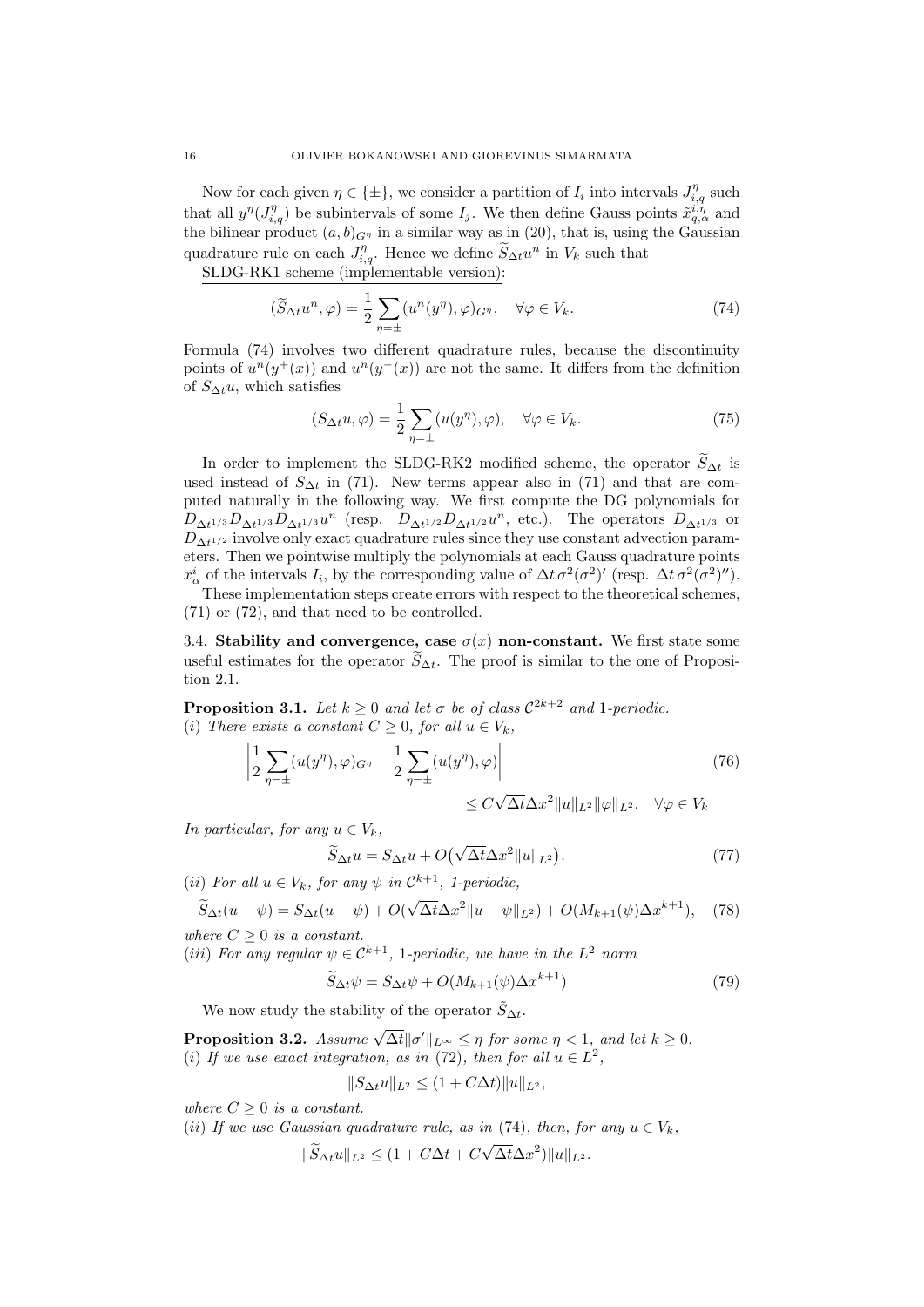In particular the scheme SLDG-RK1 is  $L^2$  stable if  $\Delta x^4 \leq \lambda \Delta t$  for some  $\lambda > 0$ . *Proof.* (i) By making use of the change of variable formula for  $x \to y^{\pm}(x)$ , we have

$$
||S_{\Delta t}u||_{L^{2}}^{2} = ||\frac{1}{2} \sum_{\varepsilon=\pm 1} \mathcal{T}_{\varepsilon\sigma\sqrt{\Delta t}}u||_{L^{2}}^{2}
$$
  
\n
$$
\leq \frac{1}{2} \sum_{\varepsilon=\pm 1} \int |u(x+\varepsilon\sigma(x)\sqrt{\Delta t})|^{2} dx
$$
  
\n
$$
\leq \int \left(\frac{1}{2} \sum_{\varepsilon=\pm 1} \frac{1}{1+\varepsilon\sigma'(x^{\varepsilon}(z))\sqrt{\Delta t}}\right) |u(z)|^{2} dz
$$
  
\n
$$
= \int \frac{1}{1-|\sigma'(x^{\varepsilon}(z))|^{2} \Delta t} |u(z)|^{2} dz
$$
  
\n
$$
\leq \int (1+C_{\eta}\Delta t)|u(z)|^{2} dz
$$

for some constant  $C_{\eta} \geq 0$ , where  $z \to x^{\pm}(z)$  denotes the inverse function of  $y^{\pm}$ . Thus, the desired result.

 $(ii)$  This is a consequence of  $(i)$  and of the bound (77) of Proposition 3.1.  $\Box$ 

Now we can state our convergence result for the approximation of (66).

**Theorem 3.2.** Let  $k \geq 0$  and let  $\sigma$  be a 1-periodic function, of class  $C^{2k+2}$ . We consider the schemes SLDG-RKp for  $p = 1, 2$  (implementable version). We assume that the exact solution v has a bounded derivative  $\frac{\partial^q v}{\partial x^q}$ , with  $q \geq \max(2p+2, k+1)$ . (i) The schemes are  $L^2$  stable under the "weak" CFL condition

$$
\Delta x^4 \le \lambda \Delta t, \quad \text{for some } \lambda > 0,\tag{80}
$$

(ii) If the weak CFL condition is satisfied, then

$$
||u^n - v^n||_{L^2} \le e^{L_1 T} \left( ||u^0 - v^0||_2 + CT(\frac{\Delta x^{k+1}}{\Delta t} + \Delta t^p) \right), \quad \forall n \le N, \quad (81)
$$

for some constant  $L_1 \geq 0$ .

Although if it is not always the optimal choice, we will typically use  $\Delta t = \Delta x$ , and  $p = k$  in the numerical examples, so the order  $O(\Delta x^p)$  is expected for the schemes SLDG-RKp,  $p = 1, 2$ .

Proof of Theorem 3.2. (i) The stability of SLDG-RK1 has already been obtained by Proposition 3.2(*ii*). For SLDG-RK2, using the stability bound  $\|\widetilde{S}_{\Delta t}\|_{L^2} \leq$  $e^{C\Delta t}$ ||u||<sub>L<sup>2</sup></sub>, we first obtain

$$
\|\sum_{i} a_i(\widetilde{S}_{\Delta t})^i u^n\|_{L^2} \le \sum_{i\le 2} a_i e^{iC\Delta t} \|u^n\|_{L^2} \le e^{2C\Delta t} \|u^n\|_{L^2}.
$$

On the other hand, we have supplementary terms involving operators  $D<sub>h</sub>$ , times a regular function, times a factor  $\Delta t$ . We first remark that  $||D_hu||_{L^2} \le ||u||_{L^2}$ . Then, let us define, for a given (continuous) function a, the operator  $a \bullet u$  in  $V_k$  by

$$
(a \bullet u)(x^i_\alpha) := (au)(x^i_\alpha), \quad \forall i, \alpha. \tag{82}
$$

One can establish using similar estimates as in the proof of Proposition 2.1, if a is in  $C^{2k+2}$  and is a 1-periodic function:

$$
a \bullet u = au + O(M_{2k+2}(a) \Delta x^2 ||u||_{L^2}), \quad \forall u \in V_k,
$$
\n(83)

and, if furthermore  $\psi \in C^{k+1}$ , 1-periodic,

$$
a \bullet \psi = a\psi + O(\Delta x^{k+1} M_{k+1}(a\psi)). \tag{84}
$$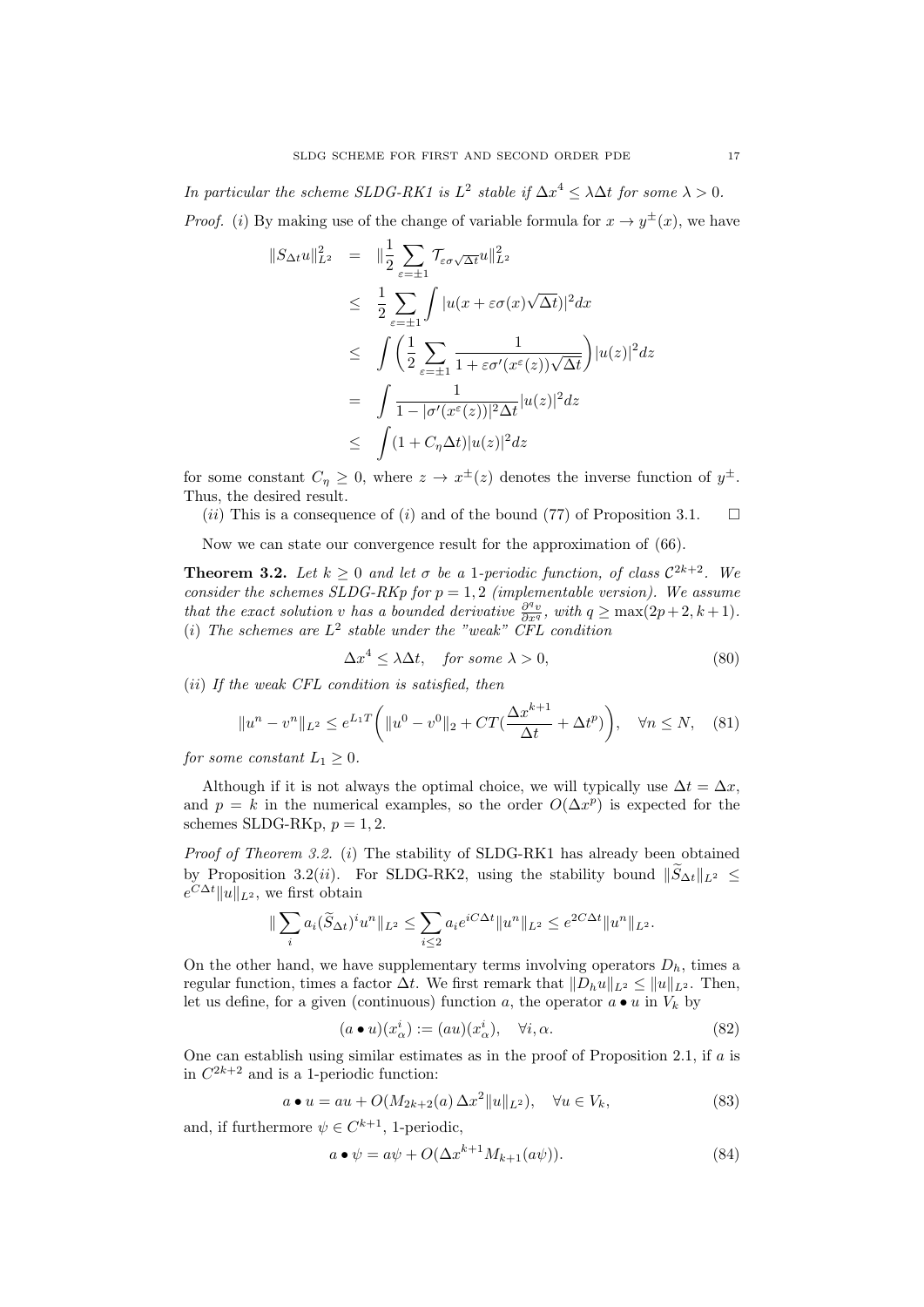For the SLDG-RK2 scheme, denoted  $u^{n+1} = S^{RK2}u^n$ , by using the estimate (83), all supplementary corrections are controlled by (at most)  $C\Delta t ||u^n||_{L^2}$  for some constant  $C \geq 0$ . In the end we obtain a bound of the form  $||u^{n+1}||_{L^2} \leq (e^{L\Delta t} +$  $C\Delta t$ )  $||u^n||_{L^2}$ , which is enough to conclude to the stability.

(*ii*) We first consider the SLDG-RK1 scheme  $u^{n+1} = \tilde{S}_{\Delta t} u^n$ . By making use of the consistency error estimate, it holds

$$
v^{n+1} = \Pi S_{\Delta t}^0 v^n + O(\Delta t^2) + O(\Delta x^{k+1}) = S_{\Delta t} v^n + O(\Delta t^2) + O(\Delta x^{k+1}).
$$
 (85)

Furthermore, by proposition  $3.1(iii)$ ,

$$
\|\widetilde{S}_{\Delta t}v^{n} - S_{\Delta t}v^{n}\|_{L^{2}} \leq CM_{k+1}(v^{n})\Delta x^{k+1}.
$$
\n(86)

Hence

$$
v^{n+1} = \widetilde{S}_{\Delta t}v^n + O(\Delta t^2) + O(\Delta x^{k+1}),\tag{87}
$$

and taking the difference with the scheme  $u^{n+1} = \tilde{S}_{\Delta t} u^n$ , and using  $(i)$ ,

$$
||u^{n+1} - v^{n+1}|| = ||\widetilde{S}_{\Delta t}u^n - \widetilde{S}_{\Delta t}v^n||_{L^2} + C(\Delta t^2 + \Delta x^{k+1})
$$
 (88)

$$
\leq e^{C\Delta t} \|u^n - v^n\|_{L^2} + C(\Delta t^2 + \Delta x^{k+1}),\tag{89}
$$

for some constant  $C \geq 0$ , where we have made use of the stability estimate for  $\widetilde{S}_{\Delta t}$ . Therefore we obtain the desired error bound.

For the SLDG-RK2 scheme, the estimates are similar, now using furthermore (84) in order to get the consistency estimate  $v^{n+1} = S^{RK2}v^n + O(\Delta t^3) + O(\Delta x^{k+1}),$ and then using the stability estimate.

3.5. d-dimensional diffusion equations. In order to treat a PDE in several space variables, a scheme can be constructed by using a splitting strategy of onedimensional type schemes. We consider the case of

$$
u_t - \frac{1}{2} Tr(\sigma \sigma^T D^2 u) = 0, \quad x \in \Omega, \ t \in (0, T), \tag{90a}
$$

$$
u(0,x) = u_0(x), \quad x \in \Omega \tag{90b}
$$

where  $\sigma(x) \in \mathbb{R}^{d \times d}$ , and  $Tr(A)$  denotes the trace of the matrix A. Indeed, in what follows we could also treat equivalently any term of the form  $Tr(AD^2u)$  where A is a given constant positive semi-definite matrix of  $\mathbb{R}^{d \times d}$ , as long as we know how to decompose A into the form  $A = \sigma \sigma^T$  with some  $\sigma \in \mathbb{R}^{d \times p}$  for some  $p \geq 1$ .

We introduce the following decomposition, as in Menaldi [16] (see also Debrabant and Jakobsen [9]) :

$$
\sigma\sigma^T = \sum_{k=1}^d \Sigma_k \Sigma_k^T
$$

where  $\Sigma_k = (\sigma_{1,k}, \ldots, \sigma_{d,k})^T$  is the kth column vector of the matrix  $\sigma = (\sigma_{ij})$ . Thus (90a) is equivalent to

$$
u_t - \frac{1}{2} \sum_{k=1,\dots,d} Tr(\Sigma_k \Sigma_k^T D^2 u) = 0.
$$
 (91)

Each term  $Tr(\Sigma^k \Sigma_k^T D^2 u)$  corresponds to a diffusion in the direction  $\Sigma_k$ . Therefore, a natural scheme is to combine a splitting approach with a semi-Lagrangian scheme in each direction  $\Sigma_k$  as in the one-dimensional case.

For the one-directional problem

$$
u_t - \frac{1}{2} Tr(\Sigma_k \Sigma_k^T D^2 u) = 0
$$
\n(92)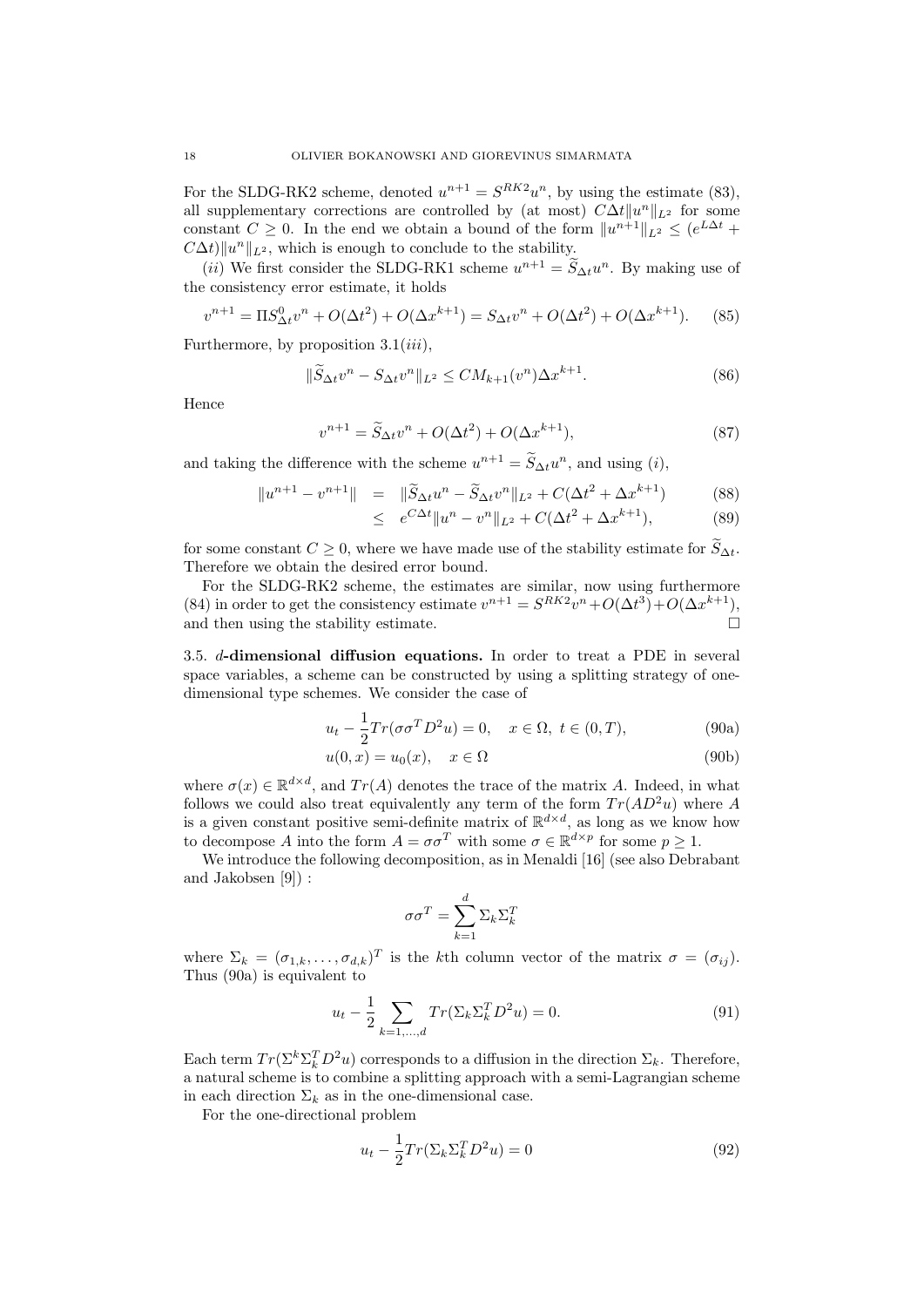we consider the scheme

$$
u^{n+1}(x) = \Pi \frac{1}{2} \left( u^n(x - \Sigma_k(x)\sqrt{\Delta t}) + u^n(x + \Sigma_k(x)\sqrt{\Delta t}) \right) =: (S_{\Delta t}^{\Sigma_k} u^n)(x),
$$

and for the general problem (90), we can consider Trotter's splitting:

$$
u^{n+1}(x) = \left(S_{\Delta t}^{\Sigma_d} \cdots S_{\Delta t}^{\Sigma_2} S_{\Delta t}^{\Sigma_1} u^n\right)(x).
$$

Other approximations are possible, as laid down in [9].

Case of a constant diffusion matrix  $\sigma$ : In that case,  $\Sigma_k(x) \equiv \Sigma_k$  and equation (91) can be splitted exactly into equations (92) for  $k = 1, \ldots, d$ . The expected global error is of order  $O(\Delta t^p)$ , depending on which SLDG-RKp scheme we use, plus the spatial error of order  $O(\frac{\Delta x^{k+1}}{\Delta t})$  $rac{x^{n+1}}{\Delta t}$ ).

On the other hand, for a given constant vector  $\Sigma \in \mathbb{R}^d$ , the evaluation of  $\Pi(u(\cdot + \sqrt{\lambda}))$  $\Sigma\sqrt{\Delta t}))\,\equiv\, {\cal T}^{\Sigma}_{\cal N}$  $\frac{d}{dt}u$  can then be done exactly by using by an exact splitting as in Section 2.6, and using exact quadrature rule for each dimension. An illustration is given in the Numerical section (Example 7).

Case of a non-constant diffusion matrix  $\sigma(x)$ : In the more general case, there is an error  $O(\Delta t)$  coming from the splitting. Assuming that  $d = 2$ , instead of  $u^{n+1} = S_{\Delta t}^{\Sigma_2} S_{\Delta t}^{\Sigma_1} u^n$  we can consider Strang's splitting

$$
u^{n+1} = S_{\frac{1}{2}\Delta t}^{\Sigma_2} S_{\Delta t}^{\Sigma_1} S_{\frac{1}{2}\Delta t}^{\Sigma_2} u^n
$$

(with consistency error of order  $O(\Delta t^2)$ ), where each  $S_{\Delta t}^{\Sigma_k}$  is computed by using the modified SLDG-RK2 scheme (consistency error of order  $O(\Delta t^2)$ ). In that case, the global expected error is of order  $O(\Delta t^2) + O(\frac{\Delta x^{k+1}}{\Delta t})$  $\frac{x^{n+1}}{\Delta t}$ ). Adaptation of Strang's splitting when  $d \geq 2$  can also be considered.

General convection-diffusion equation. Let us consider

$$
u_t - \frac{1}{2}Tr(AD^2u) + b\cdot \nabla u + ru = 0,
$$

with  $A = \sigma \sigma^T = \sum_k \sum_k \sum_k^T$  and  $B = (b_1, \ldots, b_d)^T$ . In the constant coefficient case, the spatial differential operators commute and therefore we can use Trotter's splitting:

$$
u^{n+1} = e^{-r\Delta t} S_{\Delta t}^{\Sigma_d} \cdots S_{\Delta t}^{\Sigma_2} S_{\Delta t}^{\Sigma_1} \mathcal{T}_{b_1 \Delta t}^1 \cdots \mathcal{T}_{b_d \Delta t}^d u^n
$$

where S is one of the SLDG-RKp schemes  $(p = 1, 2, \dots)$ .

For non-constant coefficients, we can use a generalization of the previous splitting techniques. In particular, Strang's splitting for matrices become for instance

$$
e^{(A+B+C)h} = e^{A\frac{h}{4}}e^{B\frac{h}{2}}e^{A\frac{h}{4}}e^{Ch}e^{A\frac{h}{4}}e^{B\frac{h}{2}}e^{A\frac{h}{4}} + O(h^3).
$$

### 4. Numerical examples

The first four examples are devoted to advection problems, while the other examples concern second order equations.

For advection equations (2), the CFL number will be defined by

$$
CFL := ||b||_{\infty} \frac{\Delta t}{\Delta x}.
$$

Example 1. In this test we consider an advection equation in one dimension with smooth initial data:

$$
v_t + v_x = 0 \t x \in (0,1), \ t \in (0,T), \t (93)
$$

$$
v(0, x) = v_0(x) \qquad x \in (0, 1), \tag{94}
$$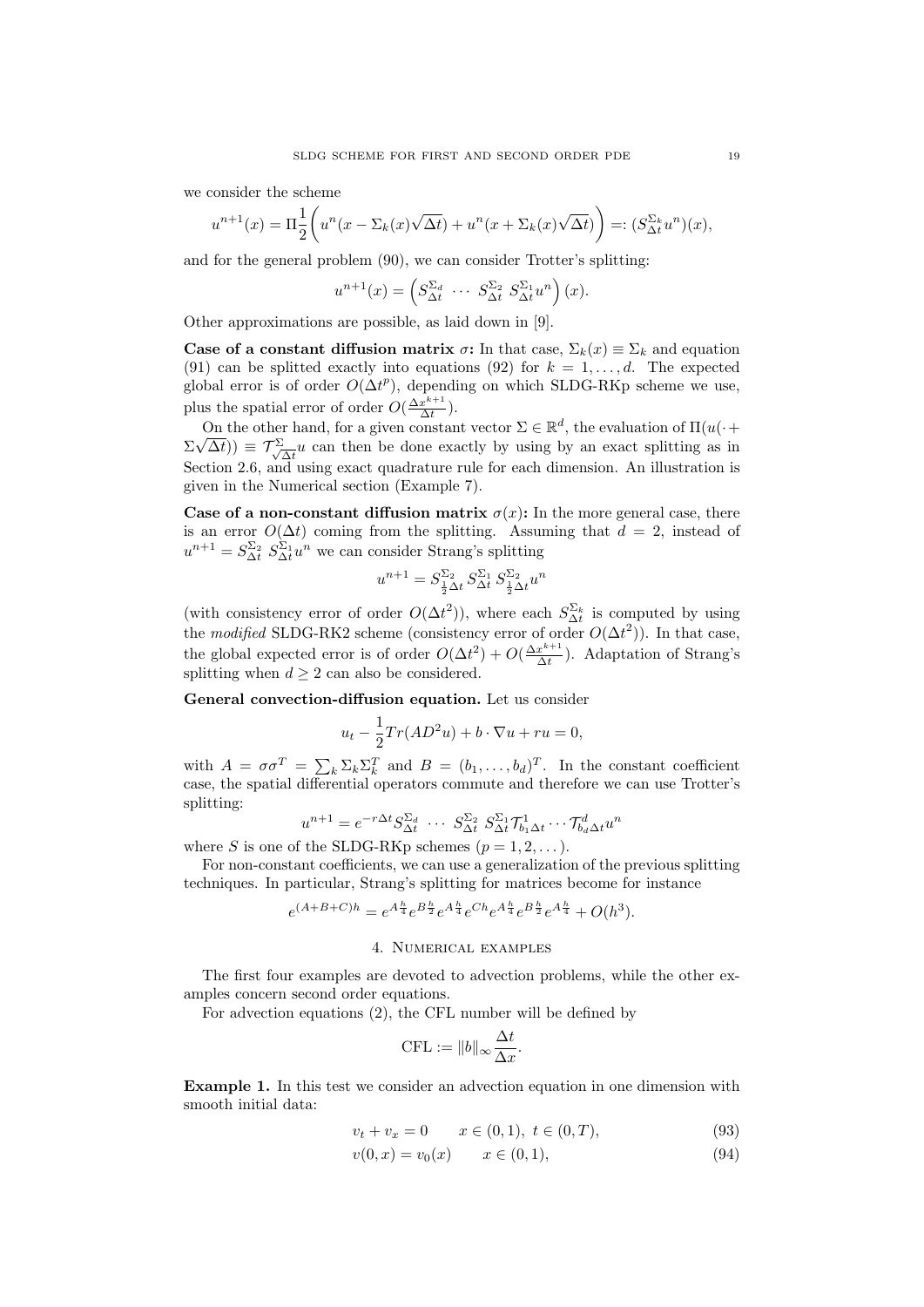using periodic boundary conditions on  $\Omega = (0, 1)$ , terminal time  $T = 1$ , and the following smooth initial data:

$$
v_0(x) := \sin(2\pi(x + \sin(2\pi x))).
$$
\n(95)

Results for the  $L^2$  error and corresponding orders are given in Table 1.

In this test we have fixed the CFL number to be 2.3, thus  $\Delta t \equiv C\Delta x$  for some constant C, and the expected error is  $O(\frac{\Delta x^{k+1}}{\Delta t})$  $\frac{x^{k+1}}{\Delta t}$ ) =  $O(\Delta x^k)$ .

We see that the expected order of convergence is well recovered. We have observed that the  $L^{\infty}$  and  $L^{1}$  errors give similar result here. In this example the scheme and hence the results are similar to [18, Example 1] expected for the initial data.

|          | $k=1$                    |       | $k=2$                      |       | $k=3$                                                          |       | $k=4$                  |       |
|----------|--------------------------|-------|----------------------------|-------|----------------------------------------------------------------|-------|------------------------|-------|
| Mesh $M$ | error                    | order | error                      | order | error                                                          | order | error                  | order |
| 23       |                          |       | $8.01E-2$ - $13.52E-3$ -   |       | $4.09E-04$ - $3.57E-05$                                        |       |                        |       |
| 46       |                          |       |                            |       | $1.44E-2$ $2.47$ $4.05E-4$ $3.11$ $2.16E-05$ $4.24$ $1.28E-06$ |       |                        | 4.80  |
| 92       |                          |       |                            |       | 2.42E-3 2.57   5.31E-5 2.93   1.25E-06 4.10   4.15E-08         |       |                        | 4.94  |
| 184      |                          |       | $4.79E-4$ $2.33$ $6.75E-6$ |       | $2.97$   $7.81E-08$                                            |       | $4.00 \pm 1.31E - 0.9$ | 4.98  |
| 368      | $1.09E-4$ 2.12 $8.47E-7$ |       |                            |       | 2.99 $ 4.85E-09$                                               | 4.00  | $\pm 4.10E - 11$       | 4.99  |

TABLE 1. (Example 1) advection test,  $L^2$  errors with initial data  $v_0(x) = \sin(2\pi(x + \sin(2\pi x)))$  and CFL= 2.3.

Example 2. We consider now the case of an advection equation with non-constant advection term

$$
v_t + b(x)v_x = 0, \qquad x \in (0,1), \ t \in (0,T), \tag{96}
$$

$$
v(0, x) = \sin(2\pi x), \qquad x \in (0, 1), \tag{97}
$$

and

$$
b(x) := C_0 + C_1 \sin(2\pi x), \quad \text{with } C_0 = 1 \text{ and } C_1 := 0.8,\tag{98}
$$

together with periodic boundary conditions on  $(0, 1)$ . <sup>1</sup>

Results are given in Table 2 for  $\Delta t \equiv \Delta x$  with fixed  $CFL = 1.8$  and terminal time  $T = 1.3$ . The numerical error behaves approximatively as the expected one when  $\Delta t = \lambda \Delta x$ : it is of the order of  $O(\frac{\Delta x^{k+1}}{\Delta t})$  $\frac{x^{k+1}}{\Delta t}$ )  $\equiv O(\Delta x^k)$ .

Example 3 (2D advection) We consider a two-dimensional advection PDE

$$
v_t + b_1 v_x + b_2 v_y = 0 \qquad (x, y) \in \Omega, \ t \in (0, T), \tag{99}
$$

$$
v(0, x, y) = \sin(2\pi(x + y)) \qquad (x, y) \in \Omega \tag{100}
$$

with  $\Omega = (0, 1)^2$  and periodic boundary conditions, and with the constant dynamics  $b_1 = b_2 = 1.$ 

Results are shown in Table 3, for  $T = 1$ . Here the scheme is based on a Trotter splitting.

<sup>1</sup>The exact solution is given by  $v(t, x) = \sin(2\pi y_x(-t))$ , where

$$
y_x(-t) = \frac{1}{r} \operatorname{atan}\left(-r + \operatorname{atan}\left(\frac{\tan(\pi x) + r}{a}\right) - C_0 \pi a t\right)\right)
$$

with  $r := \frac{C_1}{C_0}$  and  $a := \sqrt{1 - r^2}$ .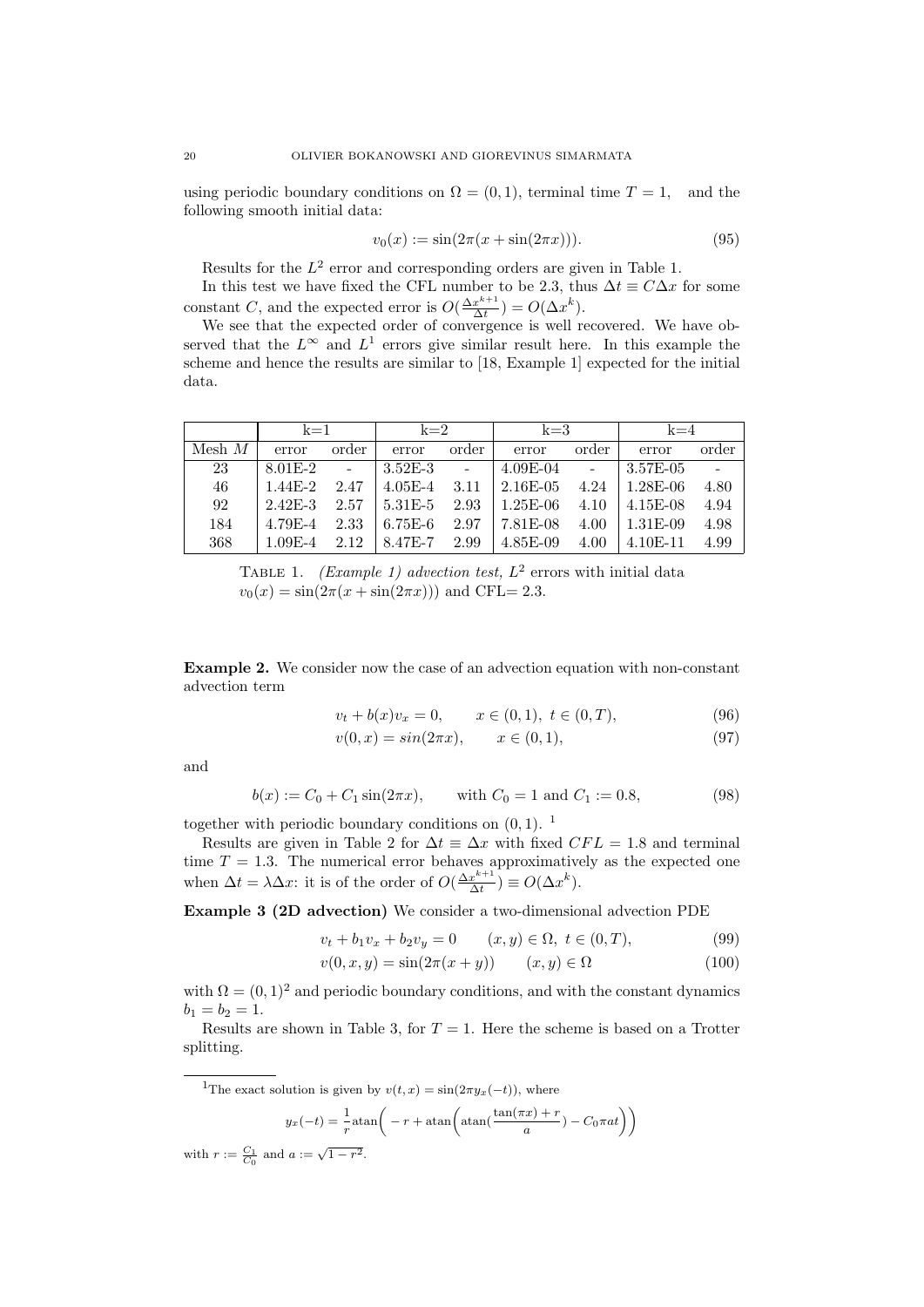|     | $\overline{L^2}$ error | $k=1$      |        | $k=2$        |                | $k=3$       |                | $k=4$      |       |
|-----|------------------------|------------|--------|--------------|----------------|-------------|----------------|------------|-------|
| M   | N                      | error      | order  | error        | order          | error       | order          | error      | order |
| 10  | 10                     | $1.95E-01$ | $\sim$ | $3.45E-02$   | $\overline{a}$ | $1.45E-02$  | $\overline{a}$ | 7.83E-03   |       |
| 20  | 20                     | 2.67E-02   | 1.93   | $6.06E-03$   | 2.50           | 1.38E-03    | 3.39           | $2.33E-04$ | 5.07  |
| 40  | 40                     | 7.80E-03   | 1.77   | $6.39E-04$   | 3.24           | $3.22E-05$  | 5.42           | $4.31E-06$ | 5.75  |
| 80  | 80                     | 1.47E-03   | 2.40   | $3.62E - 05$ | 4.13           | $1.52E-06$  | 4.40           | 7.74E-08   | 5.80  |
| 160 | 160                    | $2.27E-04$ | 2.69   | $3.31E-06$   | 3.45           | $7.13E-08$  | 4.41           | 2.48E-09   | 4.96  |
| 320 | 320                    | 3.92E-05   | 2.53   | $4.03E-07$   | 3.04           | $3.92E-0.9$ | 4.18           | 8.03E-11   | 4.95  |

TABLE 2. (Example 2) non-constant advection,  $\Delta t \equiv \Delta x$  and CFL= 1.8,  $T = 1.3$ .

|     | $\perp$ $L^2$ error |       | $k=1$ |                                                                                              | $k=2$ |       | $k=3$ |              | $k=4$ |  |
|-----|---------------------|-------|-------|----------------------------------------------------------------------------------------------|-------|-------|-------|--------------|-------|--|
| M   | N                   | error | order | error                                                                                        | order | error | order | error        | order |  |
| 12  | 10                  |       |       | 5.69E-03 -   1.86E-04 -   2.65E-06 -                                                         |       |       |       | 1.09E-07     |       |  |
| 18  |                     |       |       | $15 \mid 2.45E-03 \mid 2.072 \mid 5.68E-05 \mid 2.931 \mid 5.39E-07 \mid 3.92$               |       |       |       | $1.44E-08$   | 4.99  |  |
| -26 |                     |       |       | $22 \mid 1.21E-03 \mid 1.925 \mid 1.99E-05 \mid 2.843 \mid 1.58E-07 \mid 3.32$               |       |       |       | $12.44E-0.9$ | 4.84  |  |
| -39 | 33                  |       |       | $\mid 5.29E-04 \quad 2.043 \mid 5.88E-06 \quad 3.018 \mid 3.42E-08 \quad 3.78 \mid 3.22E-10$ |       |       |       |              | 4.99  |  |

TABLE 3. (Example 3) 2D advection,  $u_0(x, y) = \sin(2\pi(x + y))$ , terminal time  $T = 1$ , and CFL=1.2.

Example 4 (2D advection with non-constant coefficients). We consider the following rotation example:

$$
u_t + 2\pi(-x_2, x_1) \cdot \nabla u = 0, \qquad x = (x_1, x_2) \in \Omega, \ t \in (0, T),
$$
  

$$
u(0, x) = 1 - e^{-20((x_1 - 1)^2 + x_2^2 - r_0^2)},
$$

with  $\Omega := (-2,2)^2$ ,  $r_0 = 0.25$  and terminal time  $T = 0.9$ . Since  $b(x_1, x_2) =$  $2\pi(-x_2, x_1)$  is non-constant, Trotter's splitting is no longer exact. In Table 4, we test and compare the splitting algorithms as described in subsection 2.3, from order 1 to 4 (Trotter's and Strang's splitting, 3rd order and 4th order splittings, tested with  $k = 1, 2, 3$ , and 4 respectively). We do not have a proof of stability for the 3rd and 4th order splittings, yet it is interesting here to observe the numerical stability and convergence. We have avoided taking the particular case of  $T = 1$  (full turn) because it gives better numerical results but prevents to well analyze the order of the method.

In this example, the initial data is sufficiently close to 1 outside a ball of radius 1.5, so that the error coming from the boundary treatment is negligible.

|     | $L^2$ error    | Trotter    |          | Strang     |        | 3rd order split. |          | 4th order split. |       |
|-----|----------------|------------|----------|------------|--------|------------------|----------|------------------|-------|
| М   | $\overline{N}$ | error      | order    | error      | order  | error            | order    | error            | order |
| 10  | 10             | $6.89E-01$ |          | $2.91E-01$ | $\sim$ | $1.94E + 00$     | $\equiv$ | $2.26E-02$       |       |
| 20  | 20             | 3.90E-01   | 0.82     | $6.62E-02$ | 2.13   | 1.81E-01         | 3.42     | 8.10E-04         | 4.80  |
| 40  | 40             | $1.92E-01$ | 1.02     | $1.60E-02$ | 2.05   | 1.99E-02         | 3.18     | 3.46E-05         | 4.55  |
| 80  | 80             | $9.49E-02$ | 1.02     | $3.99E-03$ | 2.01   | $2.45E-03$       | 3.02     | 1.80E-06         | 4.27  |
| 160 | 160            | $4.71E-02$ | $1.01\,$ | $9.96E-04$ | 2.00   | $3.06E-04$       | 3.00     | 1.07E-07         | 4.07  |

TABLE 4. (Example 4), 2D rotation, with  $T = 0.9$ .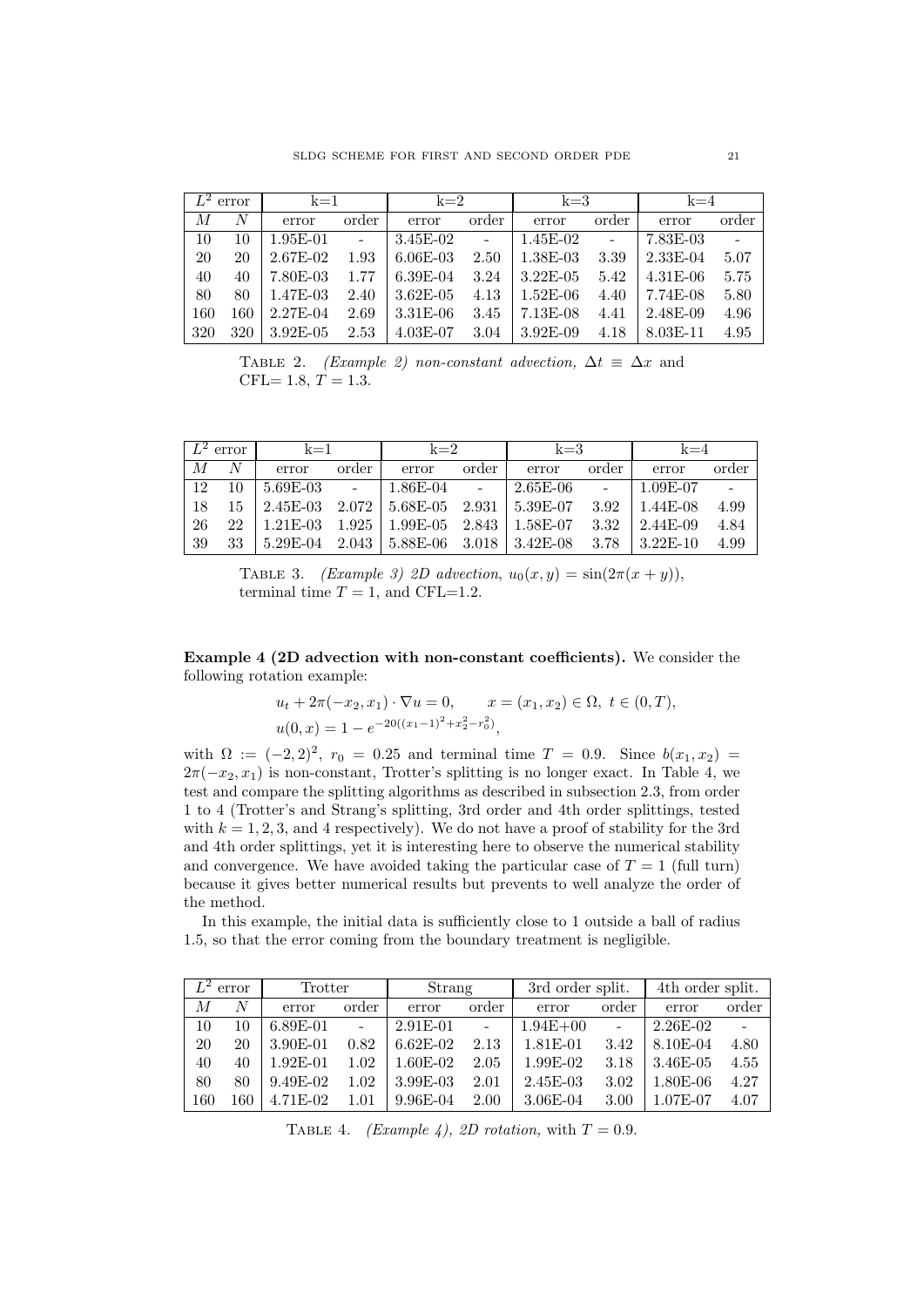Example 5 (1D convection diffusion). Now, we consider a diffusion equation

$$
v_t - \frac{1}{2}\sigma^2 v_{xx} + bv_x = 0, \quad \forall x \in (0, 1), \forall t \in (0, T)
$$
 (101)

$$
v(0,x) = \cos(2\pi x) + \frac{1}{2}\cos(4\pi x)
$$
 (102)

together with periodic boundary conditions on  $(0, 1)$ , with constants  $\sigma = 0.1$ ,  $b =$ 0.3, and  $T = 0.2$ . The exact solution is given by

$$
v(t,x) = \sum_{k=1,2} c_k \exp(-2\sigma^2 k^2 \pi^2 t) \cos(2k\pi (x - bt)),
$$

with  $c_1 = 1$  and  $c_2 = \frac{1}{2}$ .

Since the operators  $\frac{1}{2}\sigma^2 \partial_x^2$  and  $b\partial_x$  commute, we use the simple scheme

$$
u^{n+1} = S^{\sigma}_{\Delta t} \mathcal{T}_{b\Delta t} u^n.
$$

In Table 5 we study the orders of the SLDG-RKp schemes when  $\Delta t \equiv \Delta x$  and  $p \in \{1, 2, 3\}$ . The orders are as expected. We also give in Table 6 the errors when taking larger time steps  $(\Delta t \gg \Delta x)$ , still showing good behavior.

We have numerically also tested the case when  $b = 0$  (pure diffusion), the numerical results are very close to the present case.

|     | SLDG-RK1<br>$(P_1)$<br>error |               | SLDG-RK2 | $(P_2)$      | SLDG-RK3<br>$(P_3)$ |            |       |
|-----|------------------------------|---------------|----------|--------------|---------------------|------------|-------|
| М   | N                            | error         | order    | error        | order               | error      | order |
| 10  | 10                           | $9.94E-03$    |          | 1.37E-03     |                     | 8.66E-05   |       |
| 20  | 20                           | 1.39E-03      | 2.84     | 1.08E-04     | 3.67                | 3.70E-06   | 4.55  |
| 40  | 40                           | 2.93E-04      | 2.25     | $3.63E - 06$ | 4.90                | $1.03E-07$ | 5.17  |
| 80  | 80                           | $8.02E - 0.5$ | 1.87     | 6.28E-07     | 2.53                | 9.81E-09   | 3.39  |
| 160 | 160                          | 2.35E-05      | 1.77     | $9.72E-08$   | 2.69                | $7.00E-10$ | 3.81  |
| 320 | 320                          | $8.22E-06$    | 1.52     | $2.60E-08$   | 1.90                | 5.79E-11   | 3.60  |
| 640 | 640                          | $4.06E-06$    | 1.02     | 6.17E-09     | 2.08                | 5.81E-12   | 3.32  |

Table 5. Example 5 (1D diffusion), SLDG-RKp schemes with  $\Delta t \equiv \Delta x, p \in \{1, 2, 3\}.$ 

| М    | N  | $\frac{\Delta t}{\Delta x}$ | $SLDG-RK1(P1)$ | $SLDG-RK2(P_2)$ | SLDG-RK3   |
|------|----|-----------------------------|----------------|-----------------|------------|
| 20   | 10 | 0.40                        | 1.37E-03       | $4.34E-05$      | 1.79E-06   |
| 40   | 15 | 0.53                        | 5.13E-04       | $6.87E-06$      | 1.41E-07   |
| 80   | 20 | 0.80                        | 1.39E-04       | $1.40E-06$      | $1.11E-08$ |
| 160  | 25 | 1.28                        | $1.05E-04$     | 1.83E-07        | $5.20E-10$ |
| 320  | 30 | 2.13                        | 8.49E-05       | $6.14E-08$      | 3.09E-11   |
| 640  | 35 | 3.66                        | 7.26E-05       | $4.35E-08$      | $1.15E-11$ |
| 1280 | 40 | 6.40                        | $6.35E-05$     | 3.31E-08        | $7.02E-12$ |

Table 6. Example 5 (1D diffusion), SLDG-RKp with large time steps  $\Delta t \gg \Delta x$ , and  $p \in \{1, 2, 3\}.$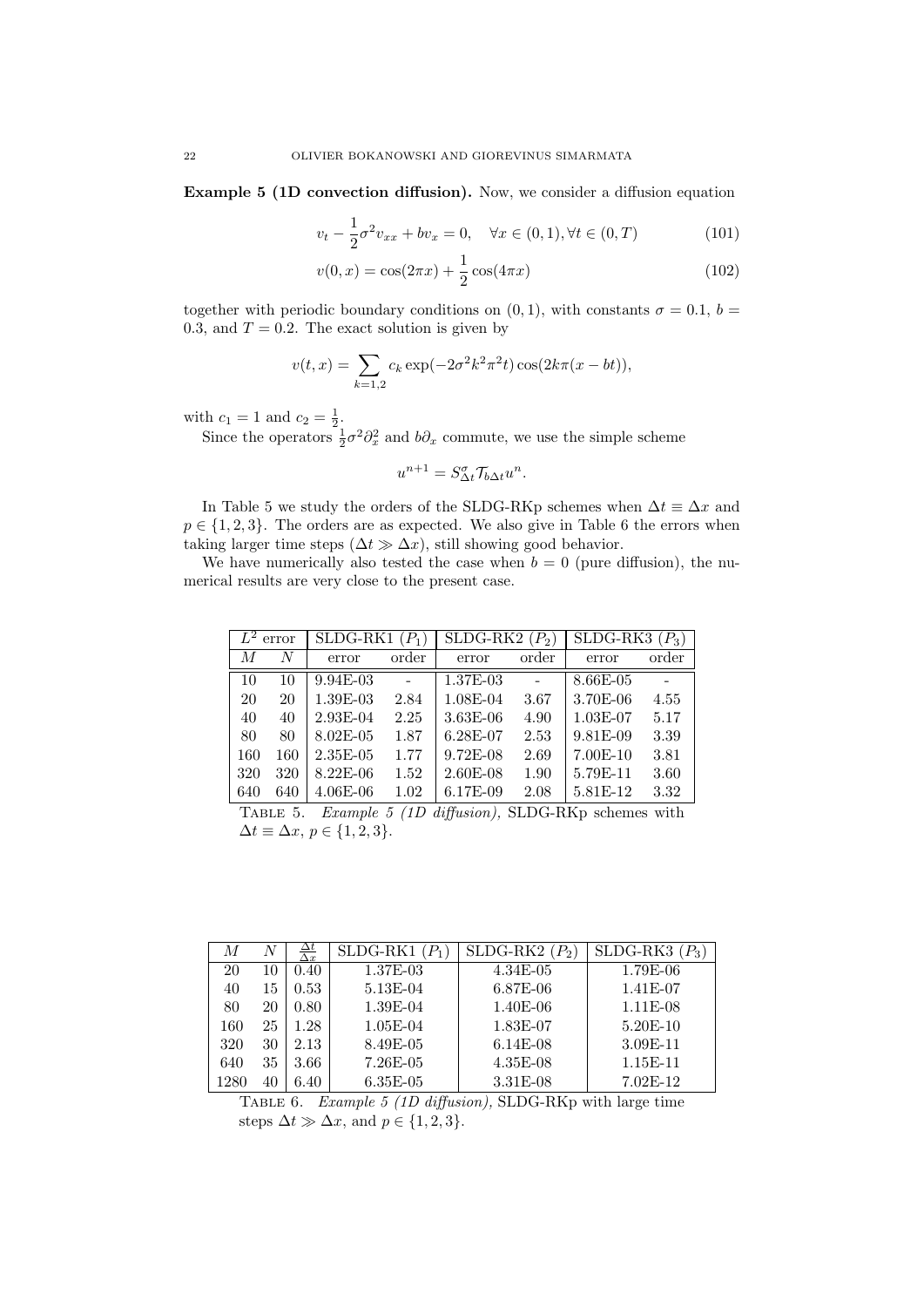Example 6 (1D diffusion with non-constant  $\sigma(x)$ ). Now, we consider the following diffusion equation

$$
v_t - \frac{1}{2}\sigma^2(x)v_{xx} = f(t, x), \qquad x \in (0, 1), \ t \in (0, T) \tag{103}
$$

$$
v(0, x) = 0 \qquad x \in (0, 1), \tag{104}
$$

with periodic boundary conditions,

$$
\sigma(x) := \sin(2\pi x),
$$

and, for testing purposes,  $f(t,x) := \bar{v}_t(t,x) - \frac{1}{2}\sigma^2(x)\bar{v}_{xx}(t,x)$  where  $\bar{v}(t,x) :=$  $\sin(2\pi t) \cos(2\pi(x-t))$ , which is therefore the exact solution  $(v \equiv \bar{v})$ .

In this case, in order to get higher than first-order accuracy in time, we use the "modified" SLDG-RK2 scheme. The source term  $f(t, x)$  is integrated in the scheme in a standard way, by adding to the standard scheme value  $v^{n+1}(x)$  the term

$$
\Delta t f_t(t_n, x) + \frac{1}{2} \Delta t^2 f_{tt}(t_n, x)
$$

at Gauss quadrature points.

In Table 7 we first check the accuracy with respect to time discretization, with fixed spatial mesh size.

Then, in Table 8 the errors are given for varying mesh sizes such that  $\Delta t \equiv \Delta x$ and with  $P_1$  or  $P_2$  elements  $(k = 1 \text{ or } k = 2)$ . We find the expected orders, for SLDG-RKp,  $p \in \{1, 2\}$ . However, the error is not as nice as in the Example 5.

| error | SLDG-RK1 |       | SLDG-RK2 |       |  |
|-------|----------|-------|----------|-------|--|
| N     | error    | order | error    | order |  |
| 100   | 1.19E-03 |       | 1.89E-04 | 2.05  |  |
| 200   | 5.95E-04 | 1.01  | 4.57E-05 | 1.97  |  |
| 400   | 2.96E-04 | 1.01  | 1.16E-05 | 1.93  |  |
| 800   | 1.48E-04 | 1.00  | 3.07E-06 | 1.91  |  |
| 1600  | 7.40E-05 | 1.00  | 8.17E-07 | 1.92  |  |

TABLE 7. Example 6 (1D diffusion with variable coefficient), varying time steps with fixed spatial mesh  $M = 100$  and  $P_4$   $(k = 4)$ ; SLDG-RK2 is the modified scheme here.

| $\overline{L^2}$ error |     | SLDG-RK1 | $(P_1)$ | SLDG-RK2<br>$(P_2)$ |       |  |
|------------------------|-----|----------|---------|---------------------|-------|--|
| M                      | N   | error    | order   | error               | order |  |
| 10                     | 10  | 8.60E-02 |         | 4.13E-02            |       |  |
| 20                     | 20  | 3.52E-02 | 1.29    | 7.30E-03            | 2.50  |  |
| 40                     | 40  | 1.59E-02 | 1.15    | 1.39E-03            | 2.39  |  |
| 80                     | 80  | 7.54E-03 | 1.08    | $3.03E-04$          | 2.20  |  |
| 160                    | 160 | 3.67E-03 | 1.04    | 7.17E-05            | 2.08  |  |
| 320                    | 320 | 1.81E-03 | 1.02    | 1.80E-05            | 1.99  |  |

Table 8. Example 6 (1D diffusion with variable coefficient), with  $\Delta t \equiv \Delta x$ ; SLDG-RK2 is the modified scheme here.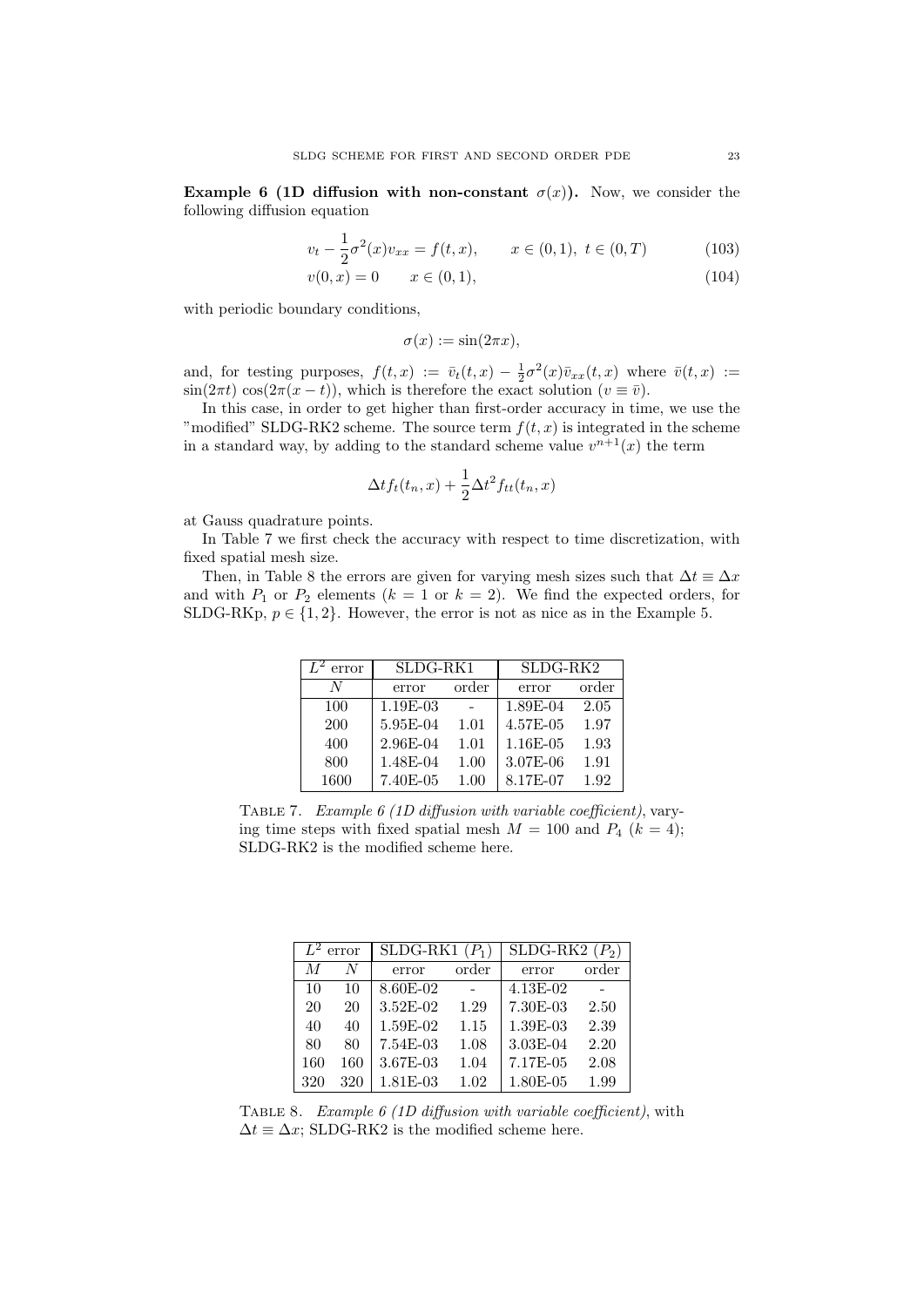Example 7 (2D diffusion) We consider the following two-dimensional diffusion equation:

$$
u_t - \frac{1}{2}(5u_{xx} - 4u_{xy} + u_{yy}) = 0, \quad x \in \Omega, \ t \in (0, T), \tag{105}
$$

$$
u(0,x) = u_0(x), \quad x \in \Omega \tag{106}
$$

set on  $\Omega = (0, 1)^2$  with periodic boundary conditions, and  $T = 0.2$ . The initial data is given by  $u_0(x) = u_{01}(x + 2y) + u_{02}(-y)$  and  $u_{0i}(x) := \sum_{q=1,2} c_q^i \cos(2\pi qx)$  with the constant  $c_q^i = \frac{1}{i+q}$ . The exact solution is known.<sup>2</sup>

In order to define the numerical scheme, we use the fact that

$$
A := \begin{bmatrix} 5 & -2 \\ -2 & 1 \end{bmatrix} = \sum_{k=1,2} \Sigma_k \Sigma_k^T, \quad \text{with } \Sigma_1 := \begin{pmatrix} 1 \\ 0 \end{pmatrix}, \ \Sigma_2 := \begin{pmatrix} 2 \\ -1 \end{pmatrix}.
$$

Results are given in Table 9, where we consider variable time steps and mesh steps  $\Delta t \sim \Delta x, p = k$ , and expect a global error of order  $O(\Delta t^p) + O(\frac{\Delta x^{k+1}}{\Delta t})$  $\frac{x^{k+1}}{\Delta t}$ )  $\equiv O(\Delta x^k)$ .

|                | $\overline{L^2}$ error<br>SLDG-RK1 $(P_1)$ |             | SLDG-RK2 $(P_2)$ |               | SLDG-RK3 $(P_3)$ |            |       |
|----------------|--------------------------------------------|-------------|------------------|---------------|------------------|------------|-------|
| $\overline{M}$ | N                                          | error       | order            | error         | order            | error      | order |
| 10             | 10                                         | $6.66E-03$  | $\sim$ $-$       | $1.86E-04$    | $\sim$           | $2.20E-06$ |       |
| 20             | 20                                         | $3.26E-03$  | 1.02             | $4.52E-05$    | 2.04             | $3.10E-07$ | 2.83  |
| 40             | 40                                         | $1.61E-0.3$ | 1.01             | $1.08E - 0.5$ | 2.06             | $3.20E-08$ | 3.27  |
| 80             | 80                                         | 8.04E-04    | 1.00             | $2.69E-06$    | 2.01             | $4.34E-09$ | 2.88  |
| 160            | 160                                        | $4.01E-04$  | 1.00             | $6.66E-07$    | 2.01             | 4.90E-10   | 3.14  |

TABLE 9. Example 7 (2D diffusion equation), error table with  $\Delta t \sim \Delta x$ .

Example 8 (1D Black and Scholes and boundary conditions) This example deals with the one-dimensional Black-Scholes (B&S) PDE for the pricing of a European put option with one asset [23]. After a change of variable in logarithmic coordinates,<sup>3</sup> the equation for the European put option becomes on  $\Omega := (x_{min}, x_{max})$ :

$$
\begin{cases}\nu_t - \frac{1}{2}\sigma^2 u_{xx} + bu_x + ru = 0, & x \in \Omega, \ t \in (0, T), \\
u(0, x) = u_0(x) = K \max(1 - e^x, 0) & x \in \Omega, \\
u(t, x) = u_\ell(t) \equiv Ke^{-rt} - Ke^x & t \in (0, T), \ x \le x_{min}, \\
u(t, x) = u_r(t) \equiv 0 & t \in (0, T), \ x \ge x_{max},\n\end{cases} (107)
$$

with  $b := -(r - \frac{1}{2}\sigma^2)$  and where  $x_{min} < 0$  and  $x_{max} > 0$ , and we have imposed boundary conditions outside of  $\Omega$ . Numerically, the initial data presents a singular behavior at  $x = 0$  (as it is only Lipschitz regular).

For this PDE the scheme reads

$$
u^{n+1} = e^{-r\Delta t} S^{\sigma}_{\Delta t} \mathcal{T}^b_{\Delta t} u^n.
$$

The classical B&S PDE for the put option reads

$$
v_t - \frac{1}{2}\sigma^2 s^2 v_{ss} - b s v_s + r v = 0,
$$
  $s \in (0, \infty), t \in (0, T),$ 

<sup>&</sup>lt;sup>2</sup>Making the change of variable  $\xi = (\xi_1, \xi_2)$  such that  $\xi_1 = x + 2y$  and  $\xi_2 = -y$  we find that  $v(t,\xi) = u(t,x)$  satisfies  $v_t - \frac{1}{2}(v_{\xi_1\xi_1} + v_{\xi_2\xi_2}) = 0$  and  $v(0,\xi) = u_{01}(\xi_1) + u_{02}(\xi_2)$  and therefore the exact solution is given by  $u(t, x) = v(t, \xi) = u_1(t, \xi_1) + u_2(t, \xi_2)$  where  $u_i(t, \xi) =$  $\sum_{q=1,2} c_q^i e^{-(2\pi q)^2 t/2} \cos(2\pi q \xi).$ 

<sup>(</sup>where  $b = r - \frac{1}{2}\sigma^2$ ), with initial condition  $v(0, s) = \varphi(s) \equiv \max(K - s, 0)$ . Then using the change of variable  $x = \log(s/K)$  and  $u(t, x) := v(t, s)$ , we obtain the PDE (107) on  $x \in \mathbb{R}$ .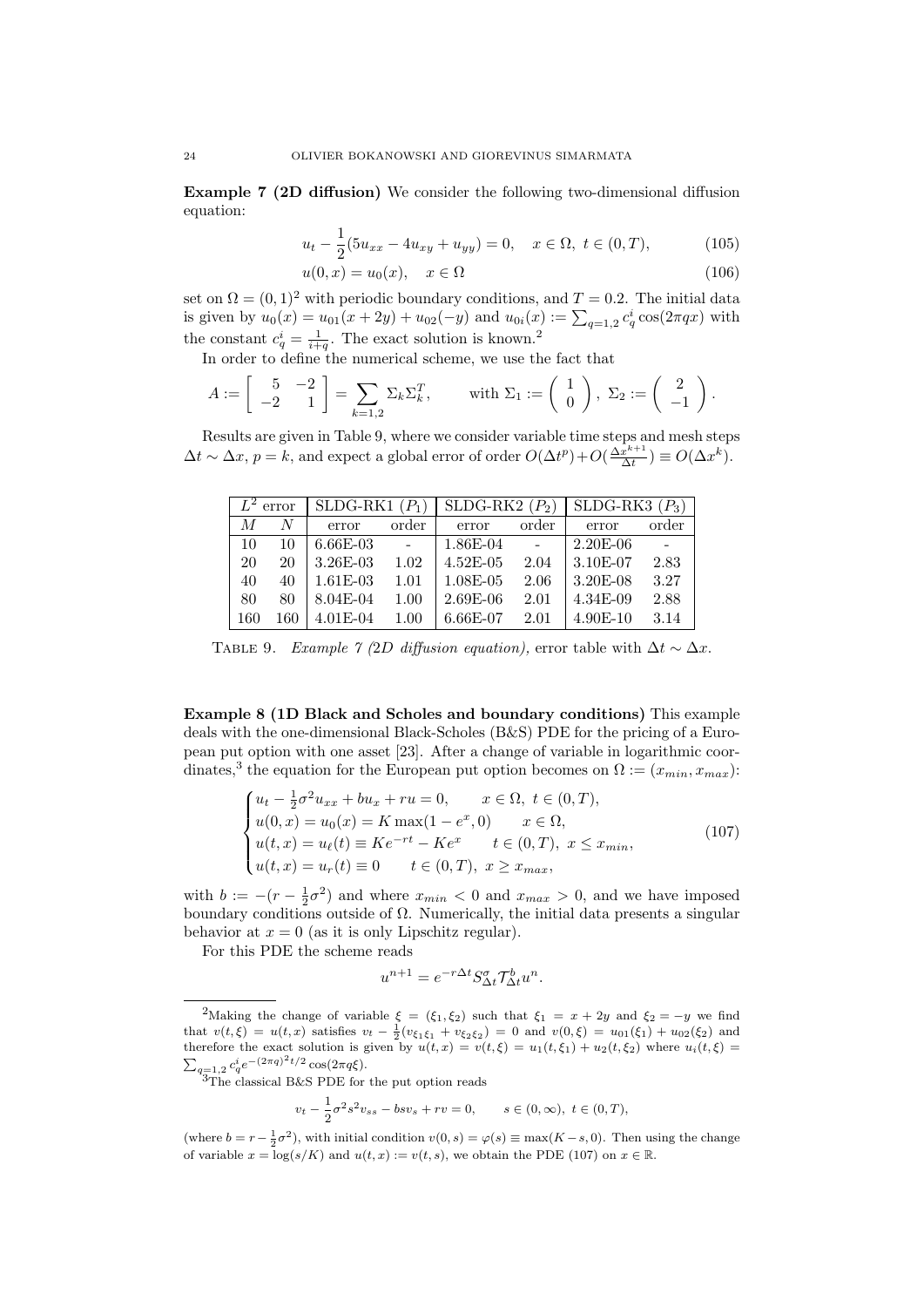The following financial parameters are used:  $K = 100$  (strike price),  $r = 0.10$ (interest rate),  $\sigma = 0.2$  (volatility), and  $T = 0.25$  (maturity). Since the interesting part of the solution lies in a neighborhood of  $x = 0$  (notice that  $\varphi$  has a singularity at  $x = 0$ , for the computational domain we consider

$$
\Omega = (x_{min}, x_{max}) := (-2, 2).
$$

Results are reported in Table 10 for the  $L^1$ ,  $L^2$  and  $L^{\infty}$  errors, where  $\Delta t$  is chosen of the same order as  $\Delta x$ , and the SLDG-RK3 scheme is used  $(k = 3)$ . We numerically observe an order between 4 and 5 (at least for the  $L^1$  or  $L^2$  errors), whereas the expected order is 3 (we also observe an order  $\geq p+1$  for SLDG-RKp schemes for  $p = 1$  or  $p = 2$ ). Presently, we do not understand why we have this unexpected "good" behavior.

Remark 4.1 (Boundary treatment). For semi-Lagrangian schemes, the knowledge of  $u(t, x)$  for  $x \leq x_{min}$  or  $x \geq x_{max}$  can be used rather than only the boundary values  $u(t, x_{min})$  or  $u(t, x_{max})$ . Here, out-of-bound values are needed for computing  $S^0v^n$ ,  $S^0S^0v^n$  and  $S^0S^0S^0v^n$  for  $v^n = \mathcal{T}_{\Delta t}^b u^n$ . In particular, the values  $u^n(x +$  $k\sigma\sqrt{\Delta t} - b\Delta t$  for  $|k| \leq 3$  are used when  $y := x + k\sigma\sqrt{\Delta t} - b\Delta t$  lies outside of  $(x_{min}, x_{max})$ . In that case, we simply directly use the "boundary" value  $u_{\ell}(t_n, y)$ when  $y \leq x_{min}$  or  $u_r(t_n, y)$  when  $y \geq x_{max}$ .

| M   |     | $L^1$ -Error |      | Order $\overline{L^2}$ -Error |      | Order $\mid L^{\infty}$ -Error | Order |
|-----|-----|--------------|------|-------------------------------|------|--------------------------------|-------|
| 10  |     | $2.99E-02$   |      | 3.49E-02                      |      | $6.22E-02$                     |       |
| 20  | 20  | 9.50E-04     | 4.98 | 1.50E-03                      | 4.55 | $3.25E-03$                     | 4.26  |
| 40  | 40  | 5.04E-05     | 4.24 | 8.20E-05                      | 4.19 | 2.82E-04                       | 3.53  |
| 80  | 80  | 1.66E-06     | 4.92 | $2.75E-06$                    | 4.90 | $1.12E-05$                     | 4.65  |
| 160 | 160 | 4.79E-08     | 5.12 | 8.84E-08                      | 4.96 | 4.49E-07                       | 4.64  |

Table 10. Example 8, 1D Black and Scholes PDE. Error table with  $\Delta t \sim \Delta x$ , using SLDG-RK3 and  $P_3$  polynomials.

#### APPENDIX A. INSTABILITY OF THE DIRECT SCHEME

Here we consider the "direct scheme", which defines naively at each time iteration a new piecewise polynomial  $u^{n+1} \in V_k$  such that,

$$
u_{\alpha}^{n+1,i} := u^n(x_{\alpha}^i - b\Delta t), \quad \text{for all Gauss points } x_{\alpha}^i.
$$

In Figure 1, we consider again  $v_t + v_x = 0$  with periodic boundary conditions on  $(0, 1)$ , and with the initial data  $v_0(x) = \sin(2\pi x)$ . We have represented two graphs with different choices of parameter  $N$ . In each graph is plotted the result of the direct scheme (green line) and of the SLDG scheme (red line) at time  $T = 1$ , with piecewise  $P_1$  elements  $(k = 1)$  and fixed spatial mesh using  $M = 46$  mesh steps. In the left graph,  $N = 80$  time steps and both curves are confounded; in the right graph,  $N = 320$ , and the direct scheme becomes unstable. (We have found that the error behaves as  $c^N \Delta x^{k+1}$  where  $c > 1$ , when using  $V_k$  elements.)

# **REFERENCES**

- [1] See "http://en.wikipedia.org/wiki/Faa di Bruno's formula".
- [2] B. Bidegaray. Lectures notes "m´ethodes num´eriques avanc´ees pour la finance. m´ethodes de splitting." (in french). J. Comput. Phys., 2010.
- [3] O. Bokanowski and F. Bonnans. Semi-lagrangian schemes for second order equations. In preparation.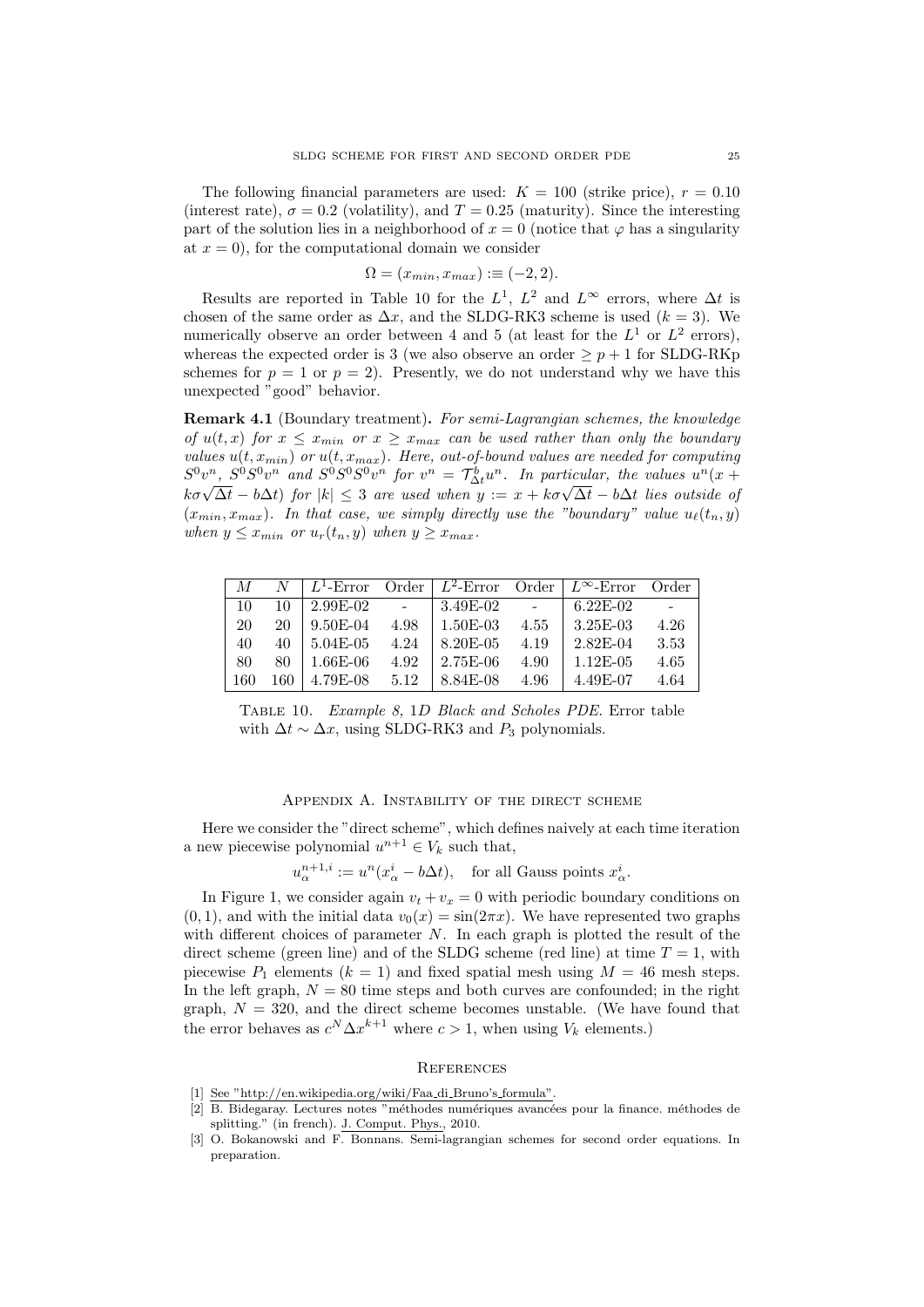

FIGURE 1. Results for  $N = 80$  (left) and  $N = 320$  (right), using  $P_1$  elements with  $M = 46$  in both cases. Instability appears on the right figure.

- [4] O. Bokanowski, Y. Cheng, and C.-W. Shu. Convergence of some Discontinuous Galerkin schemes for nonlinear Hamilton-Jacobi equations. In preparation.
- [5] F. Camilli and M. Falcone. An approximation scheme for the optimal control of diffusion processes. RAIRO Modél. Math. Anal. Numér., 29(1):97-122, 1995.
- [6] B. Cockburn. Discontinuous Galerkin methods. ZAMM Z. Angew. Math. Mech., 83(11):731– 754, 2003.
- [7] N. Crouseilles, M. Mehrenberger, and F. Vecil. Discontinuous Galerkin semi-Lagrangian method for Vlasov-Poisson. In CEMRACS'10 research achievements: numerical modeling of fusion, volume 32 of ESAIM Proc., pages 211–230. EDP Sci., Les Ulis, 2011.
- [8] K. Debrabant. Runge-Kutta methods for third order weak approximation of SDEs with multidimensional additive noise. BIT, 50(3):541–558, 2010.
- [9] K. Debrabant and E. R. Jakobsen. Semi-Lagrangian schemes for linear and fully non-linear diffusion equations. Preprint.
- [10] S. Descombes. Convergence of a splitting method of high order for reaction-diffusion systems. Math. Comp., 70(236):1481–1501 (electronic), 2001.
- [11] S. Descombes, M. Duarte, T. Dumont, V. Louvet, and M. Massot. Adaptive time splitting method for multi-scale evolutionary partial differential equations. Confluentes Math., 3(3):413–443, 2011.
- [12] F. Faà di Bruno. Note sur une nouvelle formule de calcul différentiel. Quarterly J. Pure Appl. Math., 1:359–360, 1857.
- [13] M. Falcone and R. Ferretti. Convergence analysis for a class of high-order semi-Lagrangian advection schemes. SIAM J. Numer. Anal., 35(3):909–940 (electronic), 1998.
- [14] S. Gottlieb, C.-W. Shu, and E. Tadmor. Strong stability-preserving high-order time discretization methods. SIAM Rev., 43(1):89–112 (electronic), 2001.
- [15] P. E. Kloeden and E. Platen. Numerical solution of stochastic differential equations, volume 23 of Applications of Mathematics (New York). Springer-Verlag, Berlin, 1992.
- [16] J.-L. Menaldi. Some estimates for finite difference approximations. SIAM J. Control Optim., 27(3):579–607, 1989.
- [17] K. W. Morton, A. Priestley, and E. Süli. Stability of the Lagrange-Galerkin method with nonexact integration. RAIRO Modél. Math. Anal. Numér., 22(4):625-653, 1988.
- [18] J.-M. Qiu and C.-W. Shu. Positivity preserving semi-Lagrangian discontinuous Galerkin formulation: theoretical analysis and application to the Vlasov-Poisson system. J. Comput. Phys., 230(23):8386–8409, 2011.
- [19] M. Restelli, L. Bonaventura, and R. Sacco. A semi-Lagrangian discontinuous Galerkin method for scalar advection by incompressible flows. J. Comput. Phys., 216(1):195–215, 2006.
- [20] R. D. Richtmyer and K. W. Morton. Difference methods for initial-value problems. Second edition. Interscience Tracts in Pure and Applied Mathematics, No. 4. Interscience Publishers John Wiley & Sons, Inc., New York-London-Sydney, 1967.
- [21] C.-W. Shu. High order numerical methods for time dependent Hamilton-Jacobi equations. In Mathematics and computation in imaging science and information processing, volume 11 of Lect. Notes Ser. Inst. Math. Sci. Natl. Univ. Singap., pages 47–91. World Sci. Publ., Hackensack, NJ, 2007.